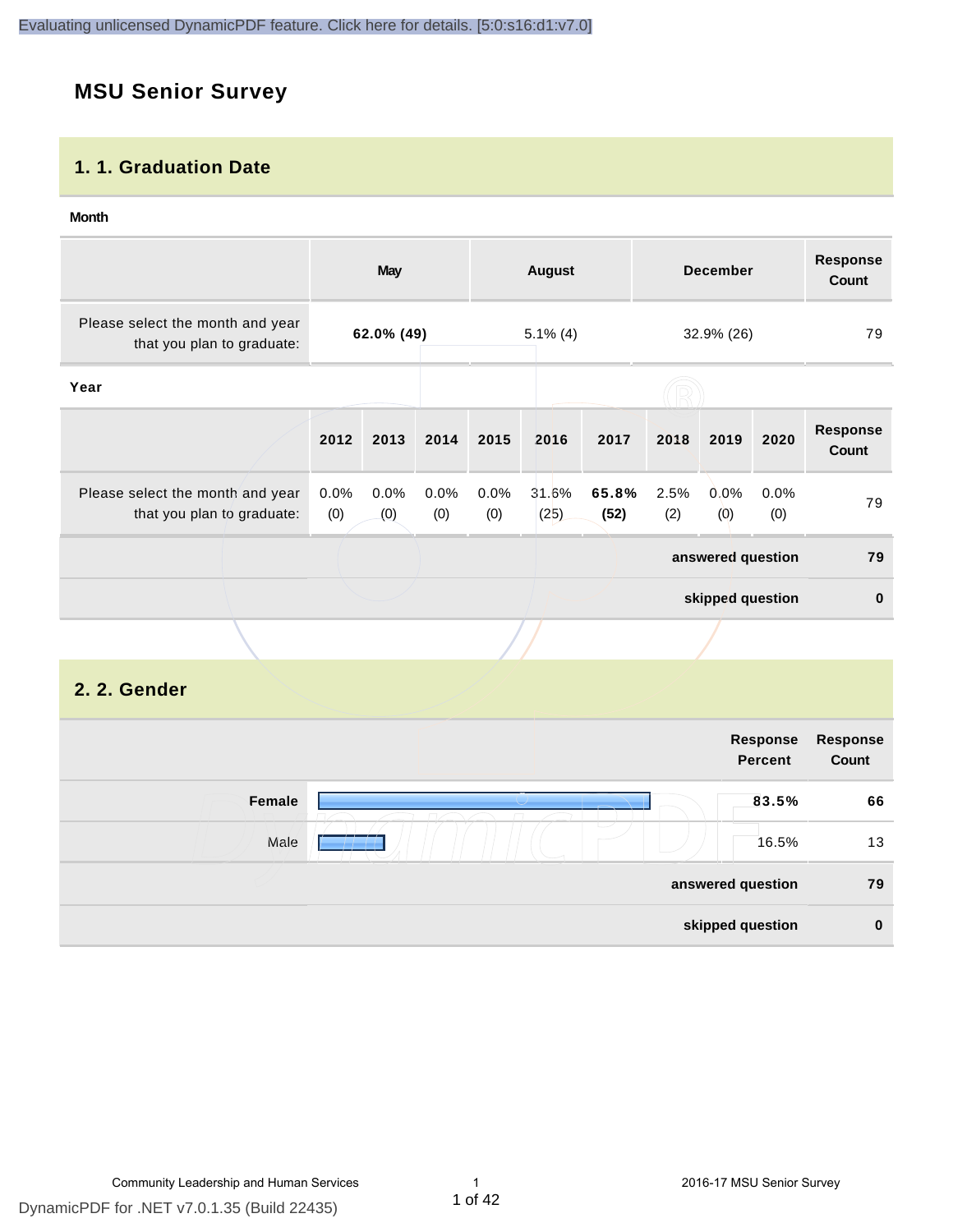#### **3. 3. Ethnic Background**

| the company's company's company's<br>. <b>.</b> |                |                            |                          |
|-------------------------------------------------|----------------|----------------------------|--------------------------|
|                                                 |                | <b>Response</b><br>Percent | <b>Response</b><br>Count |
| White                                           |                | 84.8%                      | 67                       |
| Black/African-American                          |                | 11.4%                      | $\boldsymbol{9}$         |
| Asian                                           |                | 0.0%                       | $\pmb{0}$                |
| Hispanic/Latino                                 | I              | 1.3%                       | $\mathbf{1}$             |
| American Indian/Alaskan Native                  |                | 0.0%                       | $\pmb{0}$                |
| Native Hawaiian/Other Pacific<br>Islander       |                | 0.0%                       | $\mbox{O}$               |
| Two or more races                               | $\blacksquare$ | 2.5%                       | $\overline{2}$           |
|                                                 |                | answered question          | 79                       |
|                                                 |                | skipped question           | $\pmb{0}$                |
|                                                 |                |                            |                          |

# **4. 4. Are you a U.S. citizen?**

|     |            | Response<br>Percent | Response<br>Count |
|-----|------------|---------------------|-------------------|
| Yes |            |                     | 100.0%<br>79      |
| No  | $\bigcirc$ |                     | $0.0\%$<br>0      |
|     |            | answered question   | 79                |
|     |            | skipped question    | $\bf{0}$          |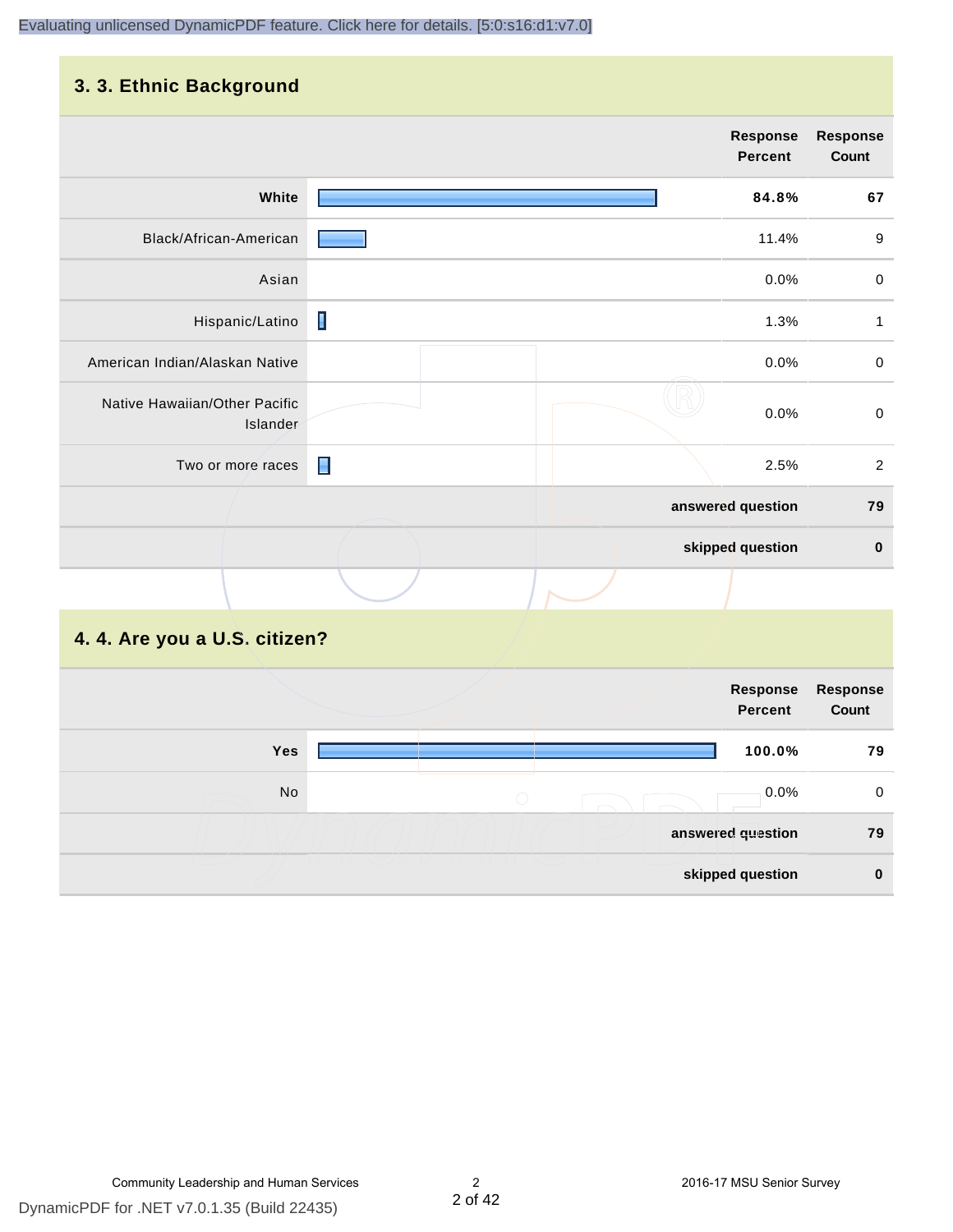# **5. 5. What is your residency classification at MSU? answered question 79 skipped question 0 Response Percent Response Count In-state 88.6% 70** Out-of-state 11.4% 9 International 0.0% 0

DynamicPDF for .NET v7.0.1.35 (Build 22435)

DynamicPDF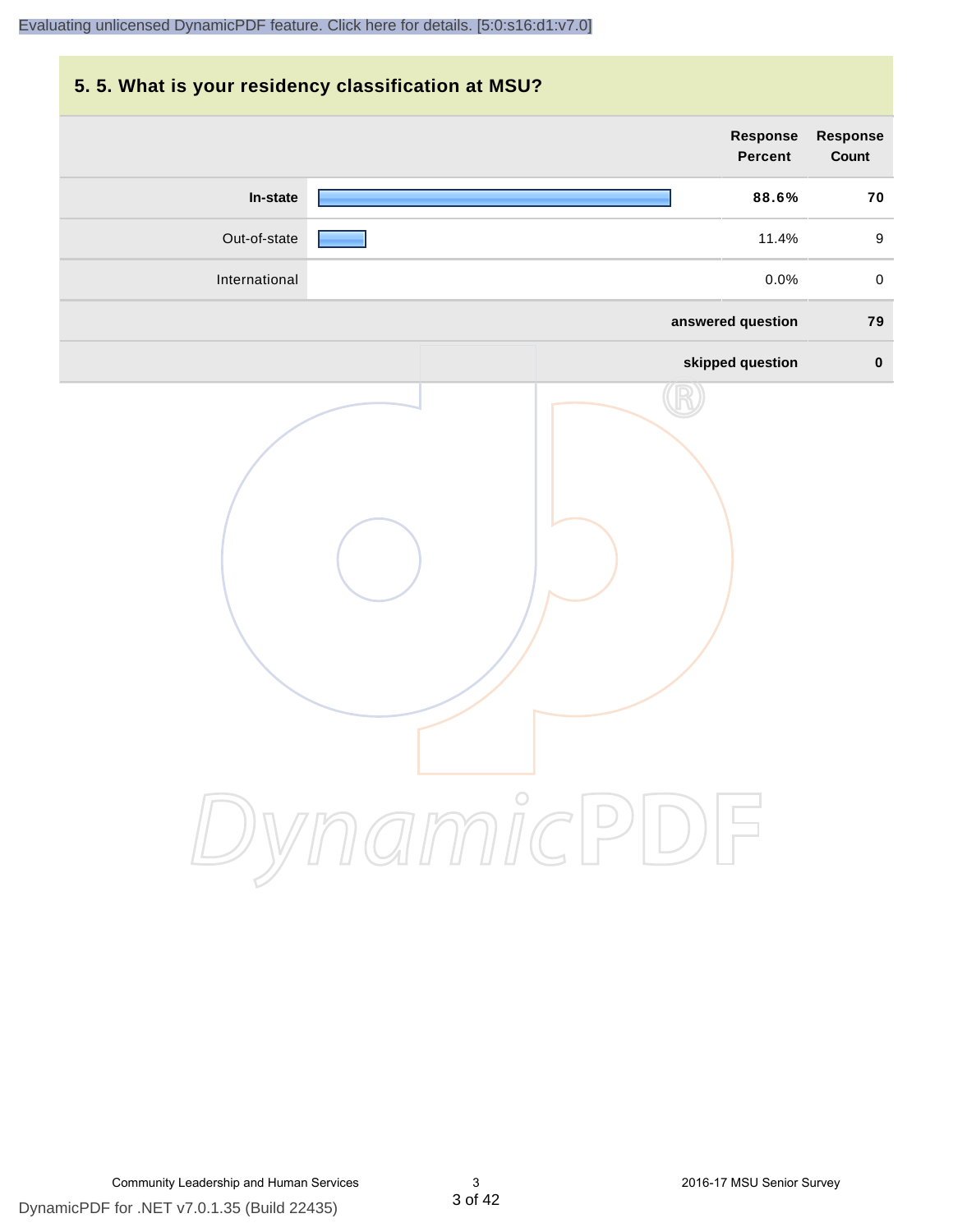| 5.5. What is your residency classification at MSU? |          |
|----------------------------------------------------|----------|
| answered question                                  | 79       |
| skipped question                                   | $\bf{0}$ |

#### **6. 6. Age**

|               |  | Response<br>Percent | <b>Response</b><br>Count |
|---------------|--|---------------------|--------------------------|
| 24 or younger |  | 72.2%               | 57                       |
| 25-34         |  | 11.4%               | $9\,$                    |
| 35-44         |  | 11.4%               | 9                        |
| 45 or older   |  | 5.1%                | 4                        |
|               |  | answered question   | 79                       |
|               |  | skipped question    | $\mathbf 0$              |

#### **7. 7. Has either of your parents received a bachelor's degree?**

|                   | Response<br><b>Percent</b> | Response<br>Count |
|-------------------|----------------------------|-------------------|
| Yes<br>$\bigcirc$ | 38.0%                      | 30                |
| <b>No</b>         | 62.0%                      | 49                |
|                   | answered question          | 79                |
|                   | skipped question           | $\bf{0}$          |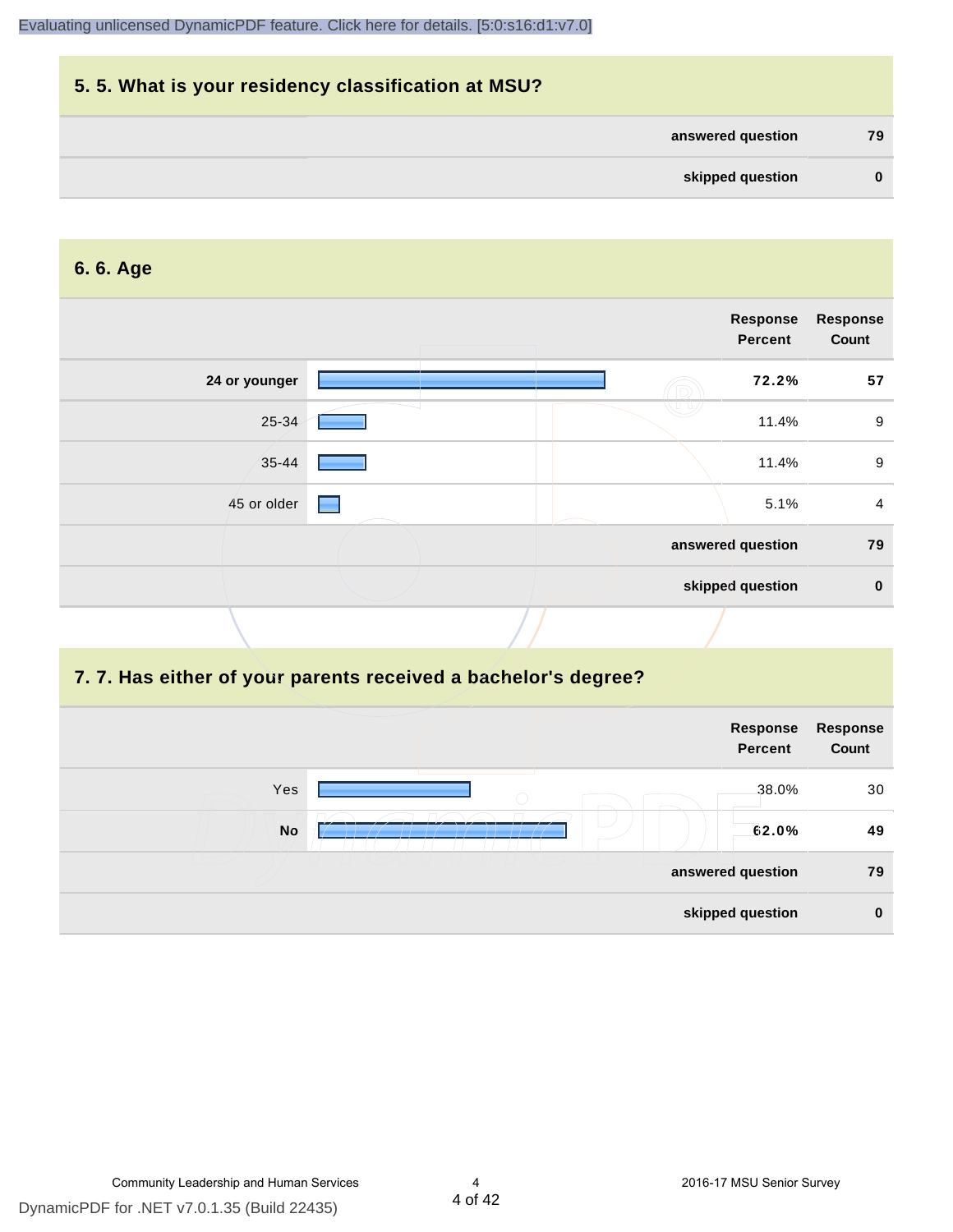#### **8. 8. Has either of your parents received a degree from MSU?**

| Response<br>Count | Response<br>Percent |           |  |
|-------------------|---------------------|-----------|--|
| 10                | 12.7%               | Yes       |  |
| 69                | 87.3%               | <b>No</b> |  |
| 79                | answered question   |           |  |
| $\bf{0}$          | skipped question    |           |  |
|                   |                     |           |  |

# **9. 9. What was your original entry status to MSU?**

|                                                     | <b>Response</b><br><b>Percent</b> | <b>Response</b><br>Count |
|-----------------------------------------------------|-----------------------------------|--------------------------|
| Freshman                                            | 48.1%                             | 38                       |
| Transfer from community<br>college/technical school | 41.8%                             | 33                       |
| Transfer from 4-yr institution                      | 10.1%                             | 8                        |
|                                                     | answered question                 | 79                       |
|                                                     | skipped question                  | $\bf{0}$                 |

#### **10. 10. How many credits were transferred?**

|             | Response<br><b>Percent</b> | <b>Response</b><br>Count |
|-------------|----------------------------|--------------------------|
| 12 or fewer | $\blacksquare$<br>2.4%     | 1                        |
| 13-30       | 7.3%                       | 3                        |
| $31 - 60$   | 19.5%                      | 8                        |
| Over 60     | 70.7%                      | 29                       |
|             | answered question          | 41                       |
|             | skipped question           | 38                       |

DynamicPDF for .NET v7.0.1.35 (Build 22435)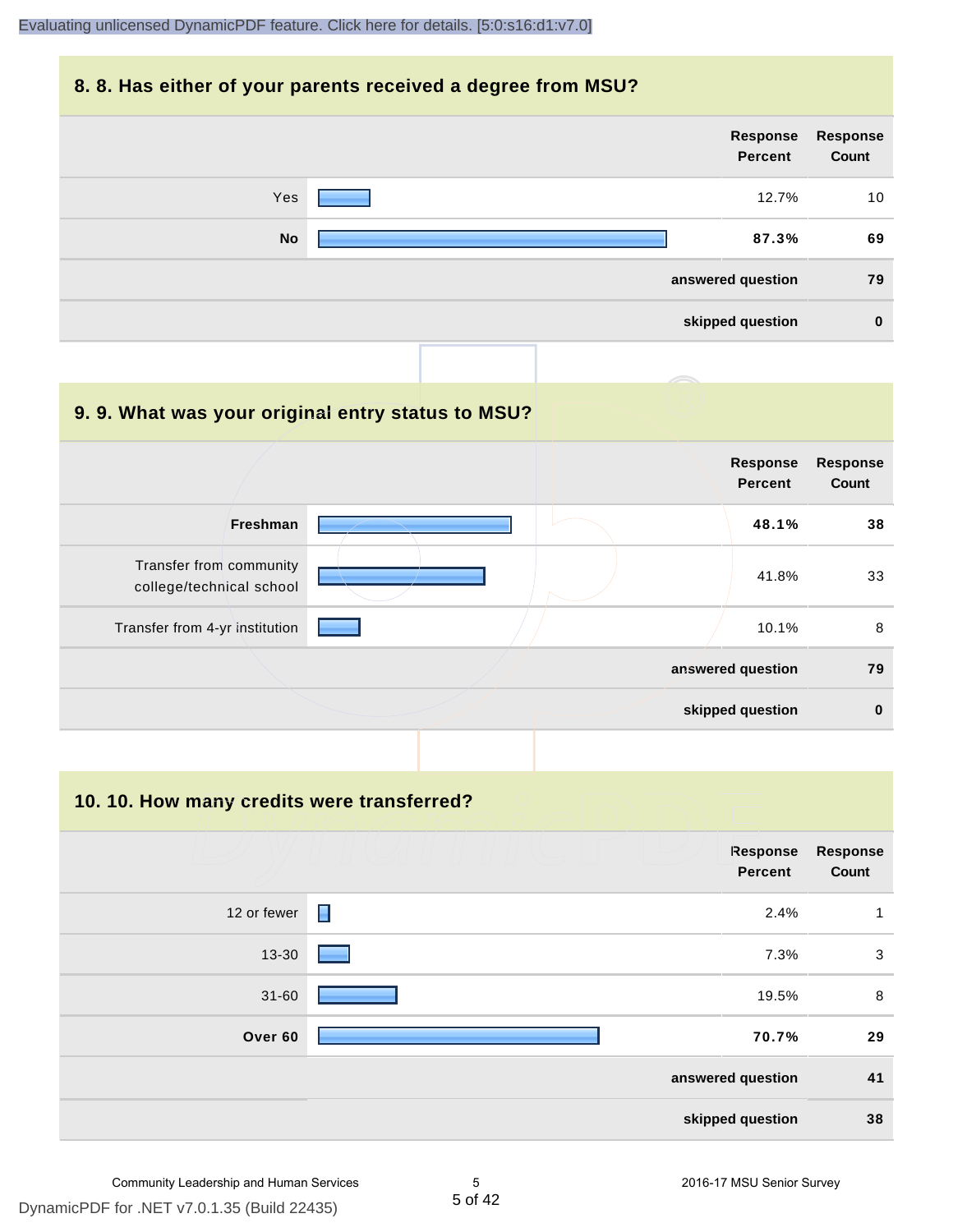#### **11. 11. Approximately what percent of your University Studies (general education) classes did you take at MSU?**

| <b>Response</b><br><b>Percent</b>                    | <b>Response</b><br>Count |
|------------------------------------------------------|--------------------------|
| Under 25%<br>63.4%                                   | 26                       |
| 25-49%<br>17.1%                                      | $\overline{7}$           |
| 50-74%<br>19.5%                                      | 8                        |
| 0.0%<br>75-100%                                      | $\mathbf 0$              |
| answered question                                    | 41                       |
| skipped question                                     | 38                       |
|                                                      |                          |
| 12. 12. What has been your attendance status at MSU? |                          |
| <b>Response</b><br><b>Percent</b>                    | Response<br>Count        |
| <b>Primarily full-time</b><br>100.0%                 | 79                       |
| Primarily part-time<br>0.0%                          | $\mathbf 0$              |
| answered question                                    | 79                       |

**skipped question 0**

DynamicPDF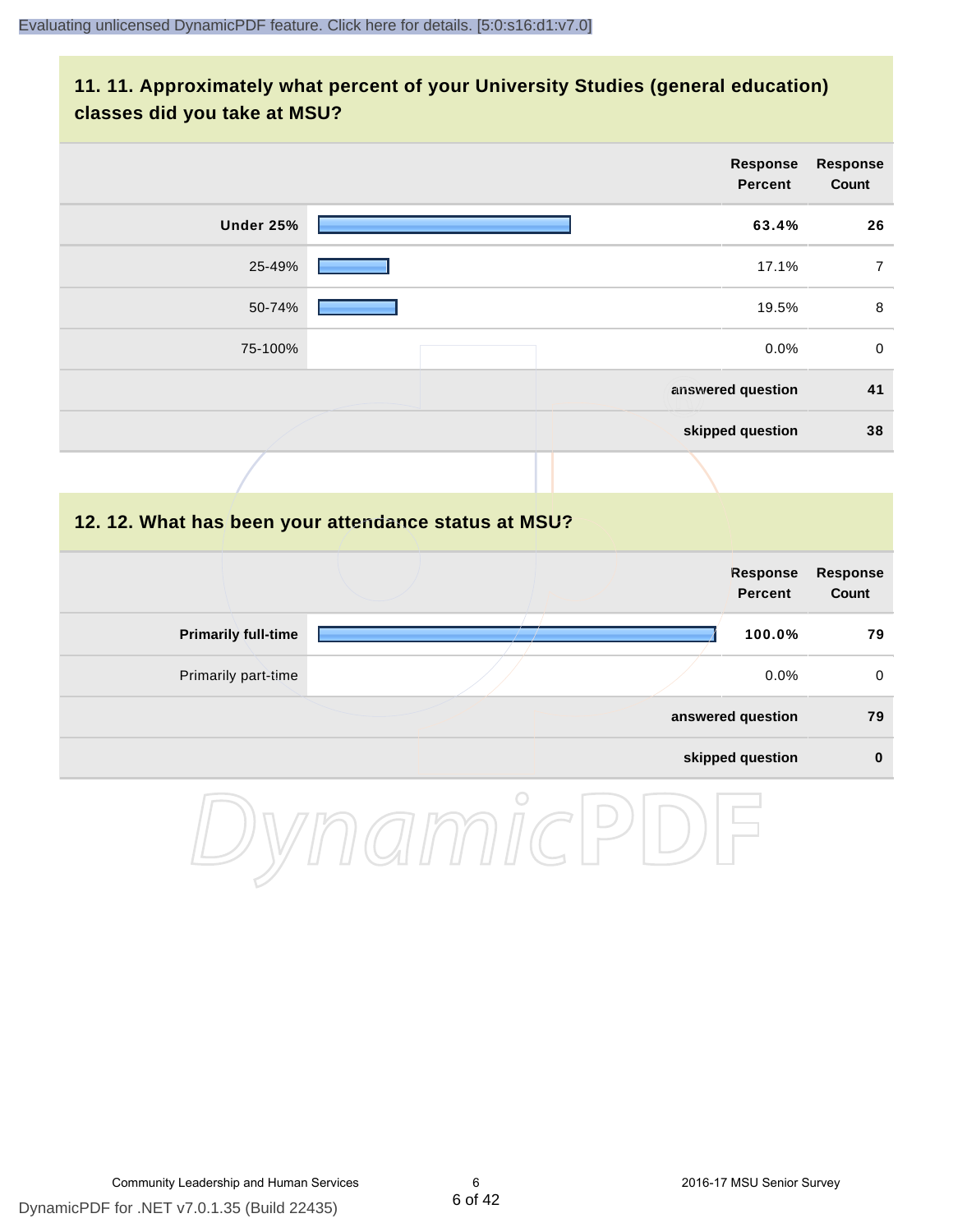# **13. 13. In which Residential College are you a member?**

|                            | <b>Response</b><br>Percent | <b>Response</b><br>Count |
|----------------------------|----------------------------|--------------------------|
| Do not know                | 11.4%                      | $\boldsymbol{9}$         |
| <b>Clark College</b>       | 11.4%                      | $\boldsymbol{9}$         |
| Elizabeth College          | 8.9%                       | $\boldsymbol{7}$         |
| Franklin-Springer Colleges | 10.1%                      | $\,8\,$                  |
| <b>Hart College</b>        | 12.7%                      | $10$                     |
| <b>Hester College</b>      | 16.5%                      | 13                       |
| <b>Regents College</b>     | 6.3%                       | $\sqrt{5}$               |
| Richmond College           | 7.6%                       | $\,6\,$                  |
| White College              | 15.2%                      | 12                       |
|                            | answered question          | 79                       |
|                            | skipped question           | $\pmb{0}$                |

DynamicPDF

DynamicPDF for .NET v7.0.1.35 (Build 22435)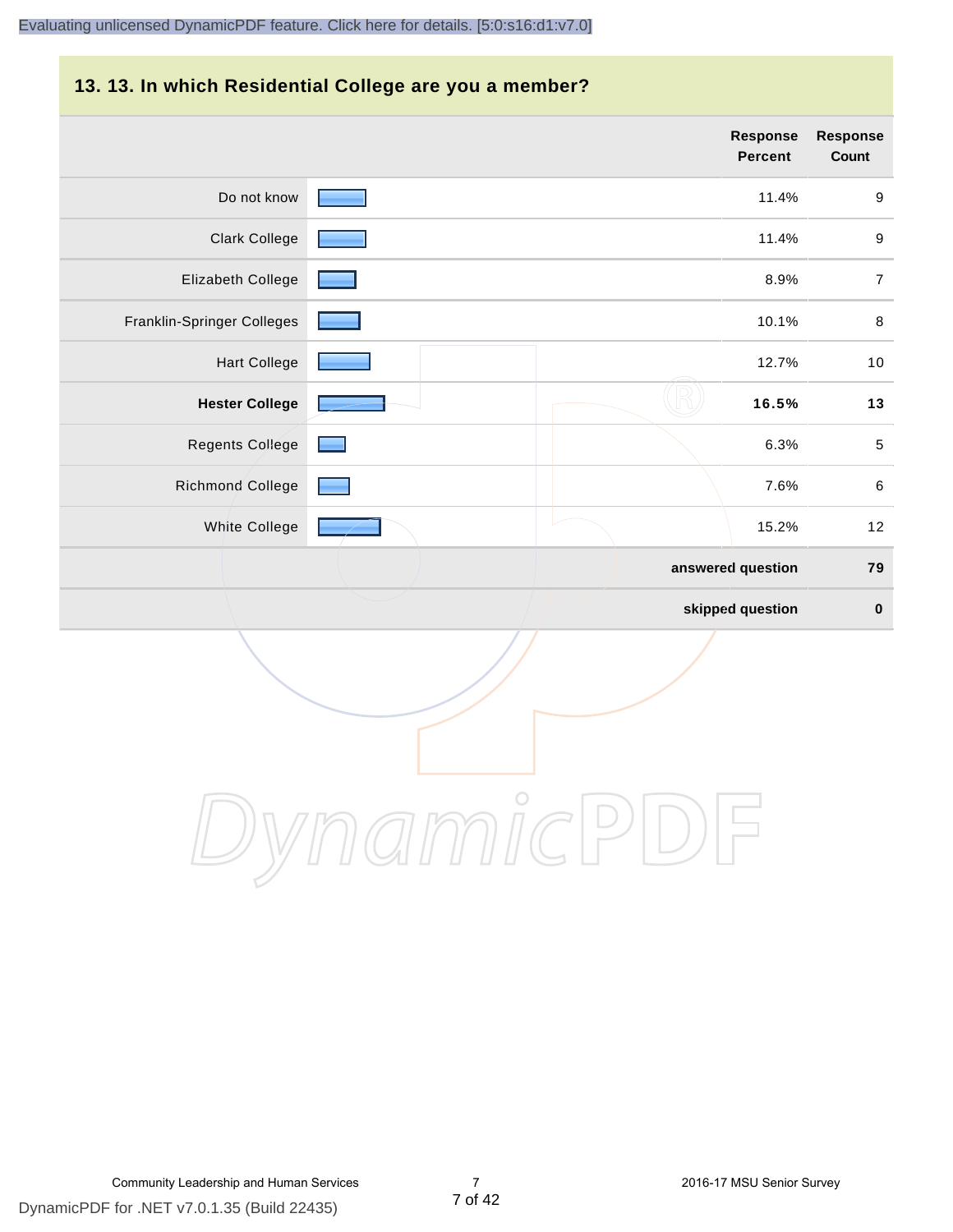# **13. 13. In which Residential College are you a member? answered question 79 skipped question 0**

# **14. 14. Have you ever received any type of Financial Aid while at MSU? (scholarships, grants, work-study, etc.)**

|     |  | Response<br>Percent | Response<br>Count |
|-----|--|---------------------|-------------------|
| Yes |  | 91.1%               | 72                |
| No  |  | 8.9%                |                   |
|     |  | answered question   | 79                |
|     |  | skipped question    | $\bf{0}$          |
|     |  |                     |                   |

#### **15. 15. How many years will it take you to complete your degree from the point of your initial enrollment in college (including any time at a previous institution)?**

|               |                                   | <b>Response</b><br>Percent | <b>Response</b><br>Count |
|---------------|-----------------------------------|----------------------------|--------------------------|
| Two           |                                   | 20.3%                      | 16                       |
| Three         | $\bigcirc$                        | 8.9%                       | $\overline{7}$           |
| Four          | __                                | 44.3%                      | 35                       |
| Five          |                                   | 15.2%                      | 12                       |
| Six           | ۰                                 | 6.3%                       | $\sqrt{5}$               |
| More than six | <b>Contract Contract Contract</b> | 5.1%                       | $\overline{4}$           |
|               |                                   | answered question          | 79                       |
|               |                                   | skipped question           | $\bf{0}$                 |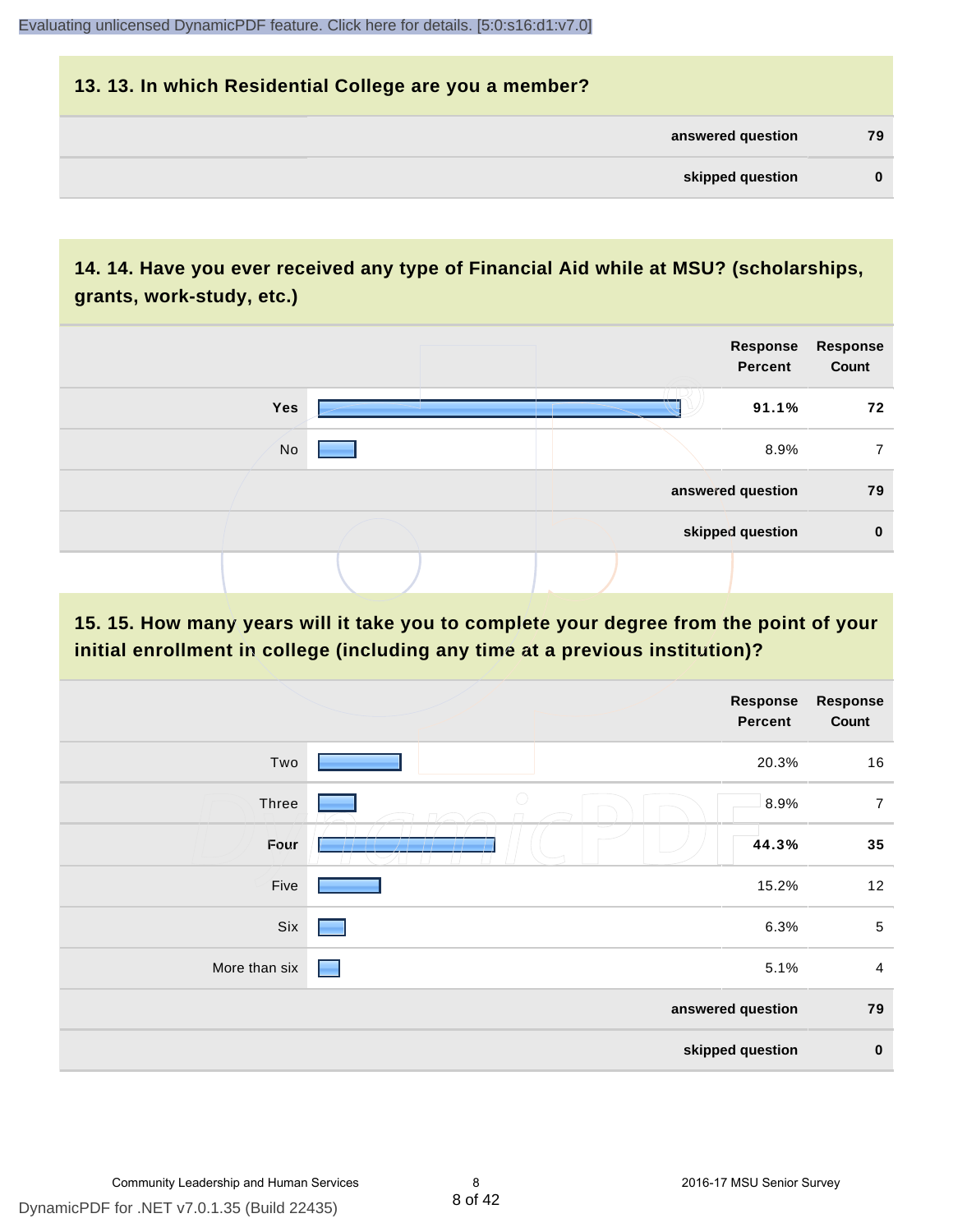#### **16. 16. In what range does your grade point average fall?**

|                | Response<br>Percent | Response<br>Count |
|----------------|---------------------|-------------------|
| Less than 2.00 | $0.0\%$             | $\mathbf 0$       |
| 2.00-2.50      | 0.0%                | $\pmb{0}$         |
| 2.51-3.00      | 21.5%               | $17$              |
| $3.01 - 3.50$  | 49.4%               | 39                |
| $3.51 - 4.00$  | 29.1%               | 23                |
|                | answered question   | ${\bf 79}$        |
|                | skipped question    | $\pmb{0}$         |
| $\bigcirc$     |                     |                   |

DynamicPDF for .NET v7.0.1.35 (Build 22435)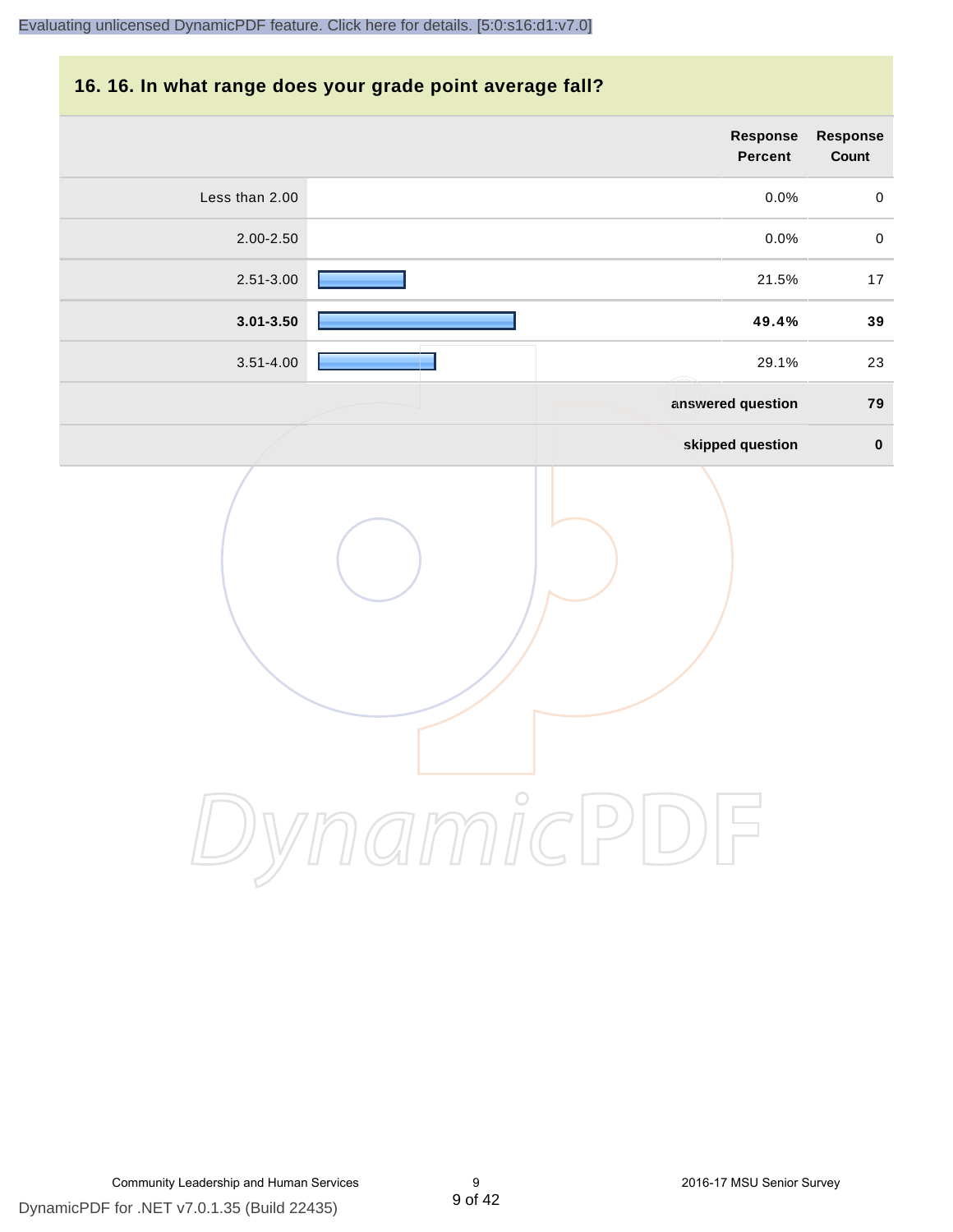|                                                          |            | <b>Response</b><br><b>Percent</b> | <b>Response</b><br><b>Count</b> |
|----------------------------------------------------------|------------|-----------------------------------|---------------------------------|
| Accounting                                               |            | 0.0%                              | $\pmb{0}$                       |
| Advertising                                              |            | 0.0%                              | $\boldsymbol{0}$                |
| Agricultural Science & Technology<br>(associate's)       |            | 0.0%                              | $\pmb{0}$                       |
| Agricultural Science (bachelor's)                        |            | 0.0%                              | $\mathbf 0$                     |
| Animal Technology/Animal-Equine                          |            | 0.0%                              | $\mathbf 0$                     |
| Animal Technology/Vet Tech,<br>Pre-Vet                   |            | 0.0%                              | $\mathbf 0$                     |
| <b>Applied Physics</b>                                   |            | 0.0%                              | $\mathbf 0$                     |
| Art                                                      |            | 0.0%                              | $\mathbf 0$                     |
| <b>Athletic Training</b>                                 |            | 0.0%                              | $\pmb{0}$                       |
| Biology                                                  |            | 0.0%                              | $\boldsymbol{0}$                |
| <b>Business Administration</b><br>(associate's)          |            | 0.0%                              | $\pmb{0}$                       |
| <b>Business Administration</b><br>(bachelor's)           | $\bigcirc$ | 0.0%                              | $\boldsymbol{0}$                |
| <b>Career &amp; Technical Education</b><br>(associate's) |            | 0.0%                              | $\mathbf 0$                     |
| <b>Career &amp; Technical Education</b><br>(bachelor's)  |            | 0.0%                              | $\pmb{0}$                       |
| Chemistry                                                | П          | 1.3%                              | $\mathbf{1}$                    |
| Civil Engineering Technology<br>(associate's)            |            | 0.0%                              | $\pmb{0}$                       |
|                                                          |            | answered question                 | 79                              |
|                                                          |            | skipped question                  | $\pmb{0}$                       |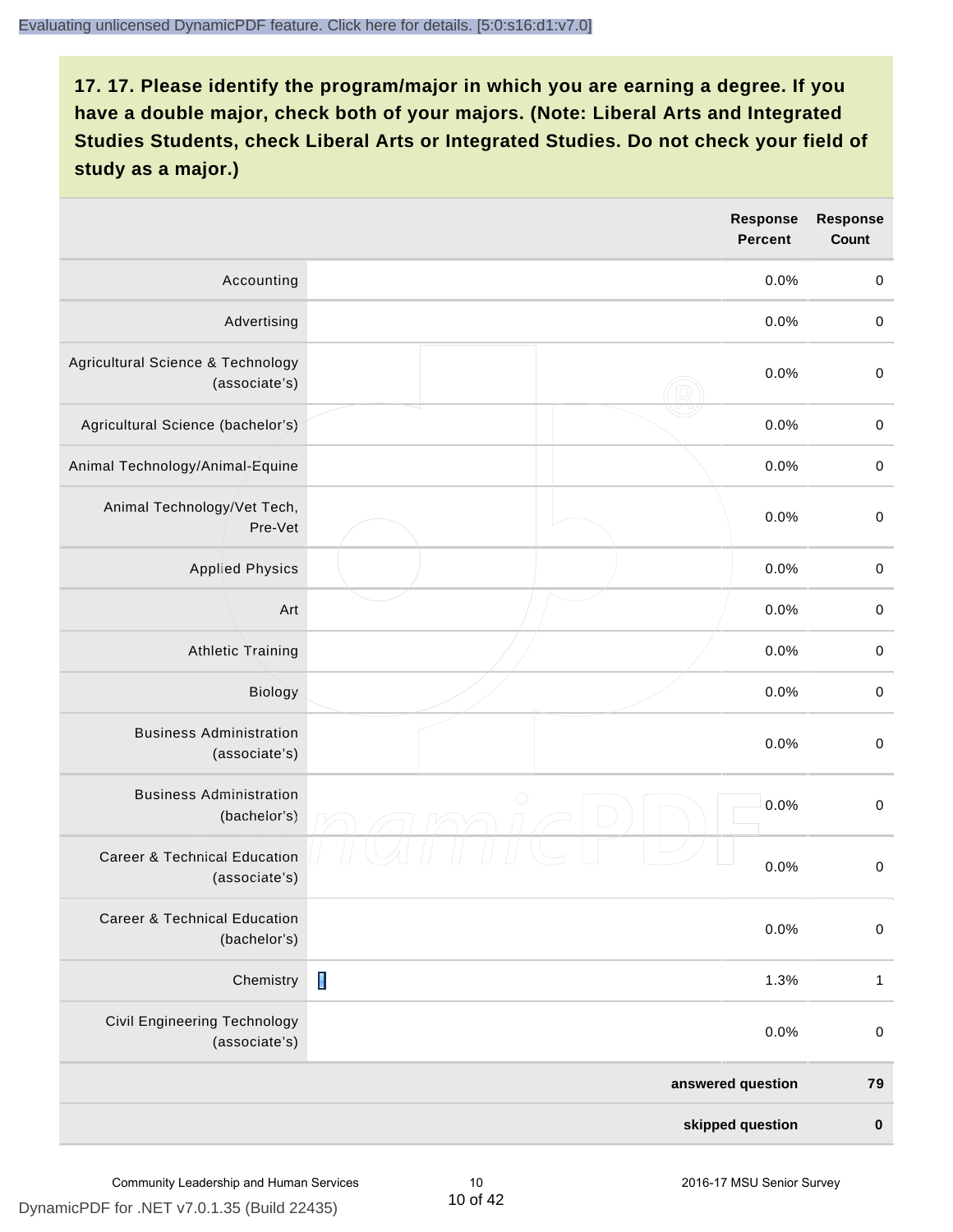| <b>Civil Engineering Technology</b><br>(bachelor's) |            | 0.0%              | $\mbox{O}$  |
|-----------------------------------------------------|------------|-------------------|-------------|
| <b>Communication Disorders</b>                      |            | 0.0%              | $\mathbf 0$ |
| <b>Community Health</b>                             |            | 0.0%              | $\pmb{0}$   |
| <b>Computer Information Systems</b>                 |            | 0.0%              | $\,0\,$     |
| <b>Computer Science</b>                             |            | 0.0%              | $\mathbf 0$ |
| Creative Writing (BFA)                              |            | 0.0%              | $\mathbf 0$ |
| <b>Criminal Justice</b>                             |            | 19.0%             | 15          |
| Economics                                           |            | 0.0%              | $\pmb{0}$   |
| <b>Electromechanical Engineering</b><br>Technology  |            | 0.0%              | $\pmb{0}$   |
| <b>Elementary School Education</b>                  |            | 0.0%              | $\mathbf 0$ |
| <b>Engineering Graphics &amp; Design</b>            |            | 0.0%              | $\pmb{0}$   |
| <b>Engineering Physics</b>                          |            | 0.0%              | $\pmb{0}$   |
| English                                             |            | 0.0%              | $\pmb{0}$   |
| English Education (TESOL)                           | $\bigcirc$ | 0.0%              | $\mathbf 0$ |
| <b>Exercise Science</b>                             |            | 0.0%              | $\pmb{0}$   |
| Finance                                             |            | 0.0%              | $\,0\,$     |
| French                                              |            | 0.0%              | $\pmb{0}$   |
| General Studies (associate's)                       |            | 0.0%              | $\mathbf 0$ |
| Geosciences                                         |            | 0.0%              | $\mathbf 0$ |
| German                                              |            | 0.0%              | $\mathbf 0$ |
|                                                     |            | answered question | 79          |
|                                                     |            | skipped question  | $\pmb{0}$   |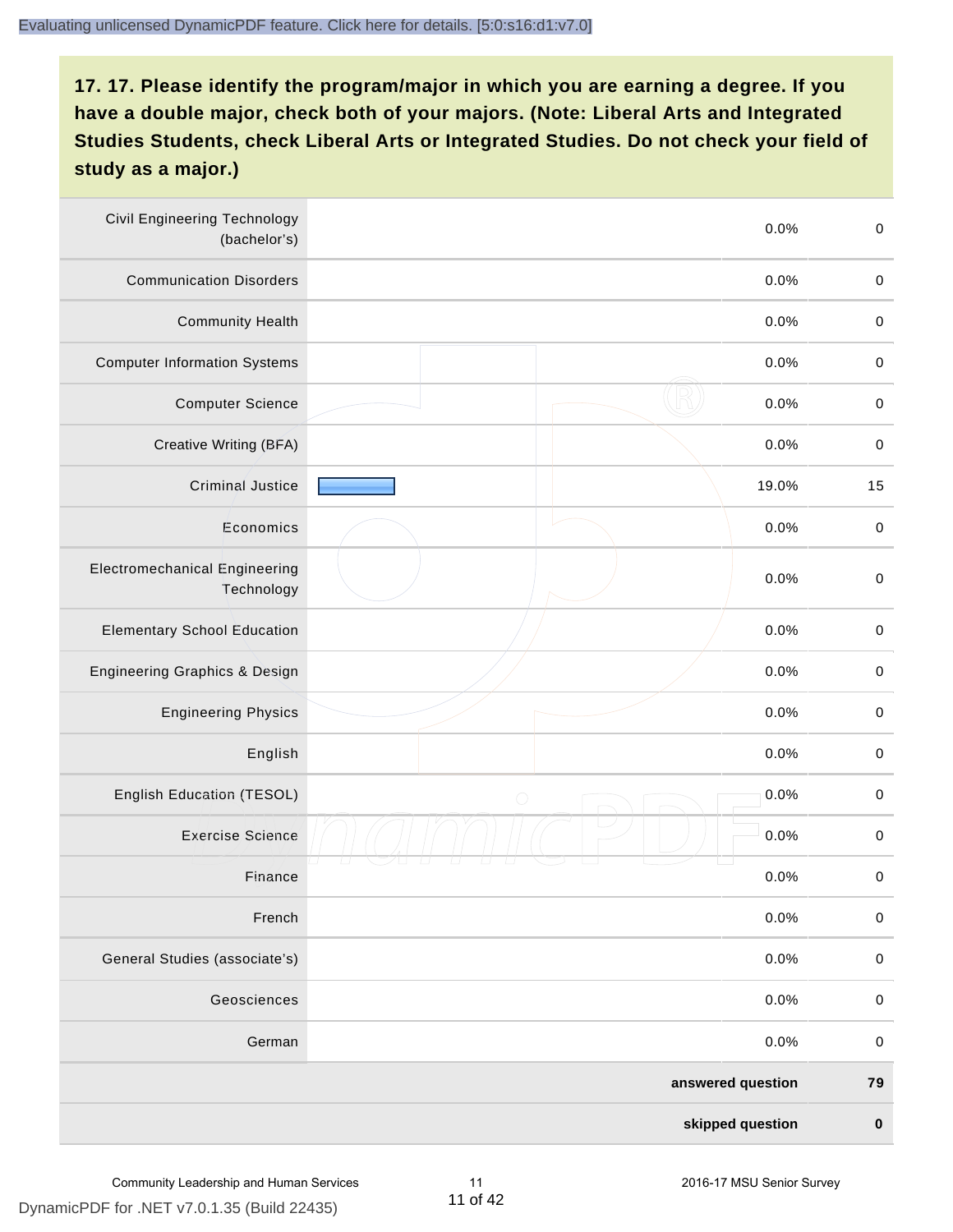| <b>Graphic Communications Media</b>            |                | 0.0%              | $\mathbf 0$  |
|------------------------------------------------|----------------|-------------------|--------------|
| Health & Physical Education                    |                | 0.0%              | $\mathbf 0$  |
| <b>Health Information Administration</b>       |                | 0.0%              | $\pmb{0}$    |
| History                                        |                | 0.0%              | $\pmb{0}$    |
| <b>Industrial Technology</b><br>(associate's)  |                | 0.0%              | $\mathbf 0$  |
| Integrated Studies (BIS)                       |                | 0.0%              | $\mathbf 0$  |
| Interdisciplinary Early Childhood<br>Education |                | 0.0%              | $\mathbf 0$  |
| <b>Interior Design</b>                         |                | 0.0%              | $\pmb{0}$    |
| <b>International Business</b>                  |                | 0.0%              | $\mathbf 0$  |
| <b>International Studies</b>                   | $\blacksquare$ | 1.3%              | $\mathbf{1}$ |
| Japanese                                       |                | 0.0%              | $\mathbf 0$  |
| Journalism                                     |                | 0.0%              | $\pmb{0}$    |
| Learning & Behavior Disorders                  |                | 0.0%              | $\pmb{0}$    |
| <b>Liberal Arts</b>                            | $\bigcirc$     | 0.0%              | $\pmb{0}$    |
| Logistics & Supply Chain<br>Management         |                | 0.0%              | $\pmb{0}$    |
| Management                                     |                | 0.0%              | $\pmb{0}$    |
| <b>Manufacturing Technology</b>                |                | 0.0%              | $\mathbf 0$  |
| Marketing                                      |                | 0.0%              | $\mathbf 0$  |
| Mathematics                                    |                | 0.0%              | $\,0\,$      |
|                                                |                | answered question | 79           |
|                                                |                | skipped question  | $\pmb{0}$    |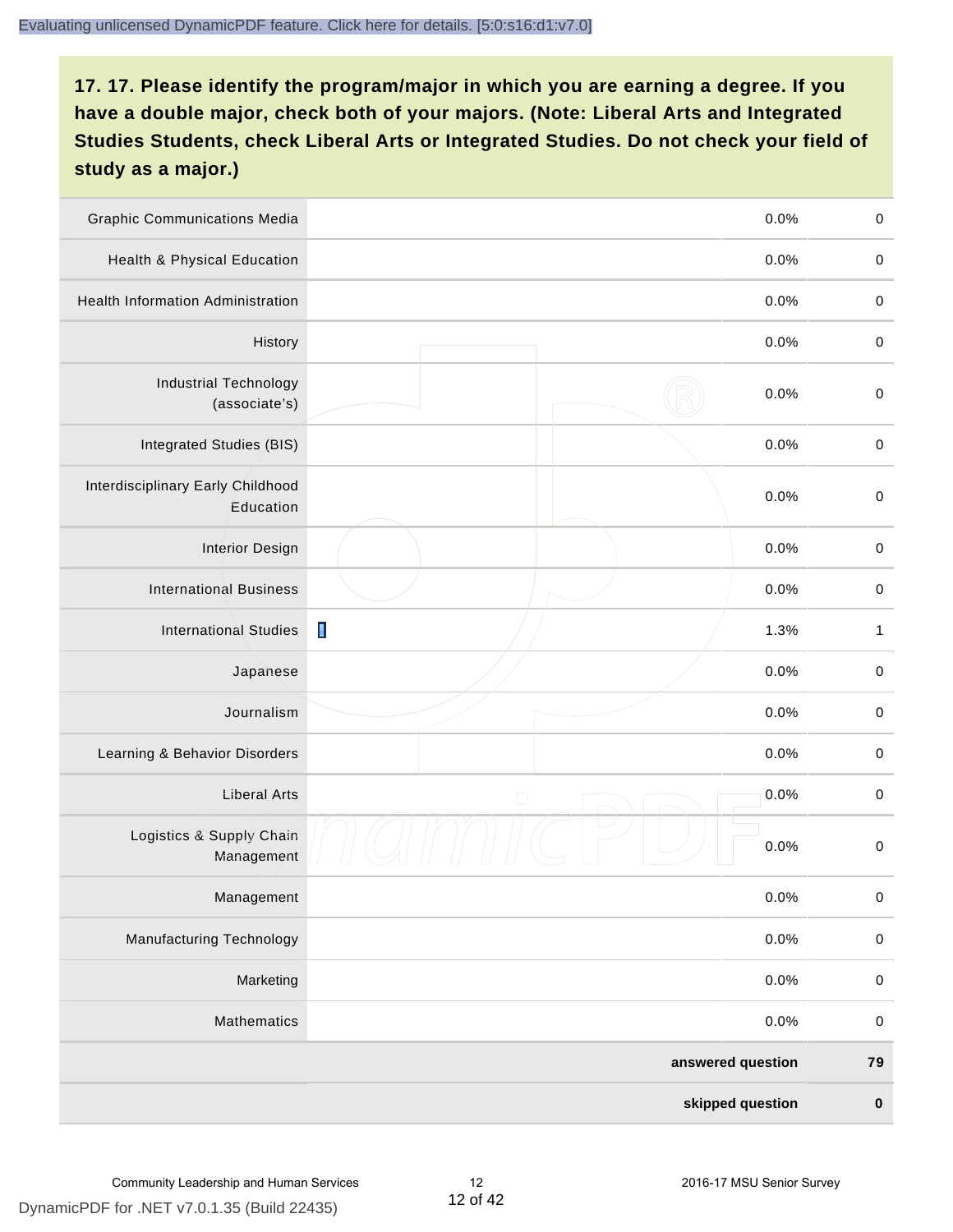| Middle School Education                   | 0.0%                                 | $\,0\,$      |
|-------------------------------------------|--------------------------------------|--------------|
| Music                                     | 0.0%                                 | $\,0\,$      |
| <b>Music Business</b>                     | 0.0%                                 | $\mathbf 0$  |
| Nonprofit Leadership Studies              | 15.2%                                | 12           |
| Nursing                                   | 0.0%                                 | $\pmb{0}$    |
| Nursing/RN to BSN                         | 0.0%                                 | $\pmb{0}$    |
| Nutrition, Dietetics, & Food Mgmt         | 0.0%                                 | $\pmb{0}$    |
| Occupational Safety and Health            | 0.0%                                 | $\pmb{0}$    |
| Organizational Communication              | $\blacksquare$<br>1.3%               | $\mathbf{1}$ |
| Philosophy                                | 0.0%                                 | $\mathbf 0$  |
| Physics                                   | 0.0%                                 | $\pmb{0}$    |
| <b>Political Science</b>                  | 0.0%                                 | $\mathbf 0$  |
| Psychology                                | È<br>2.5%                            | $\sqrt{2}$   |
| <b>Public Administration</b>              | 0.0%                                 | $\mathbf 0$  |
| <b>Public Relations</b>                   | $\blacksquare$<br>1.3%<br>$\bigcirc$ | 1            |
| <b>Recreation &amp; Leisure Services</b>  | 7.6%                                 | $\,6\,$      |
| <b>Social Work</b>                        | 58.2%                                | 46           |
| Sociology                                 | 0.0%                                 | $\pmb{0}$    |
| Spanish                                   | $\blacksquare$<br>1.3%               | $\mathbf{1}$ |
| <b>Telecommunications Systems</b><br>Mgmt | 0.0%                                 | $\mathbf 0$  |
|                                           | answered question                    | 79           |
|                                           | skipped question                     | $\pmb{0}$    |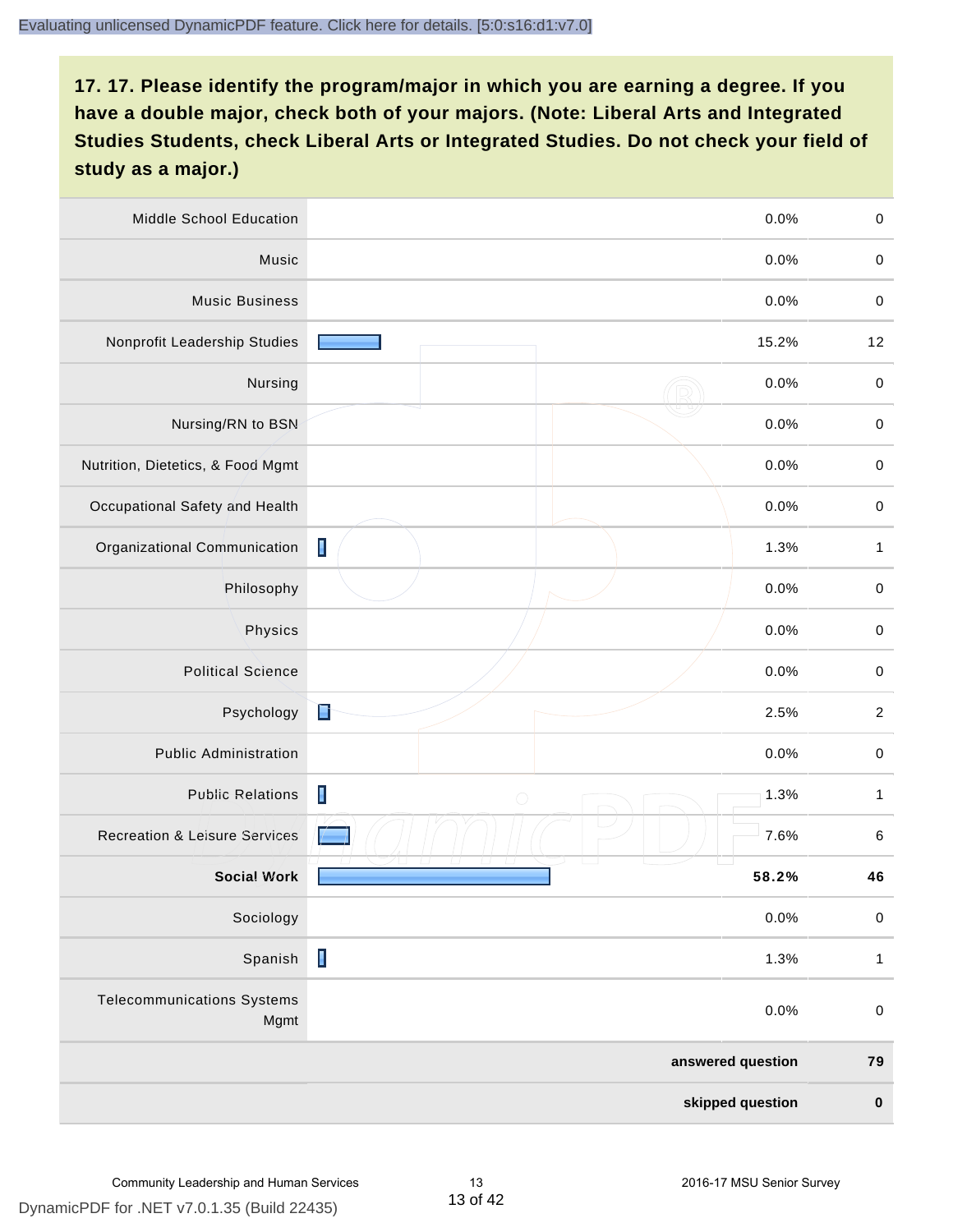| <b>Television Production</b>    | $0.0\%$           | 0  |
|---------------------------------|-------------------|----|
| Theatre                         | $0.0\%$           | 0  |
| Wildlife & Conservation Biology | $0.0\%$           | 0  |
|                                 | answered question | 79 |
|                                 | skipped question  | 0  |
|                                 | J 4               |    |

#### **18. 20. What is the highest degree you eventually hope to receive?**

|               |  | Response<br>Percent | <b>Response</b><br>Count |
|---------------|--|---------------------|--------------------------|
| Associate     |  | 0.0%                | $\mathbf 0$              |
| Baccalaureate |  | 34.2%               | 27                       |
| Graduate      |  | 57.0%               | 45                       |
| Professional  |  | 8.9%                | $\overline{7}$           |
|               |  | answered question   | 79                       |
|               |  | skipped question    | $\pmb{0}$                |
|               |  |                     |                          |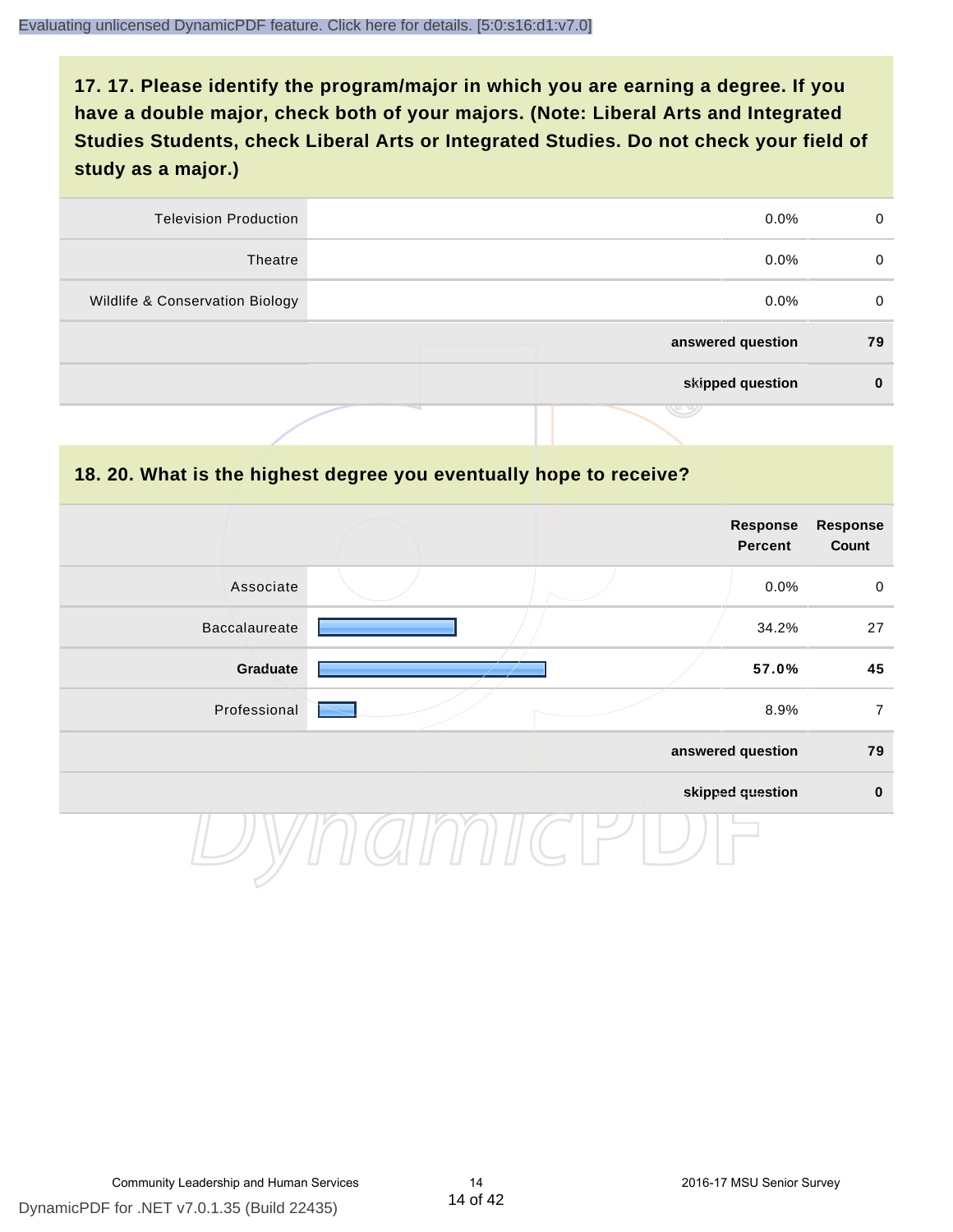| 19. 21. Which best describes your situation? |                                   |                                 |
|----------------------------------------------|-----------------------------------|---------------------------------|
|                                              | <b>Response</b><br><b>Percent</b> | <b>Response</b><br><b>Count</b> |
| Did not change major/area                    | 45.6%                             | 36                              |
| Did not initially declare major/area         | 6.3%                              | 5                               |
| Changed major/area                           | 48.1%                             | 38                              |
|                                              | answered question                 | 79                              |
|                                              | skipped question                  | $\bf{0}$                        |
|                                              | DynamicPDF                        |                                 |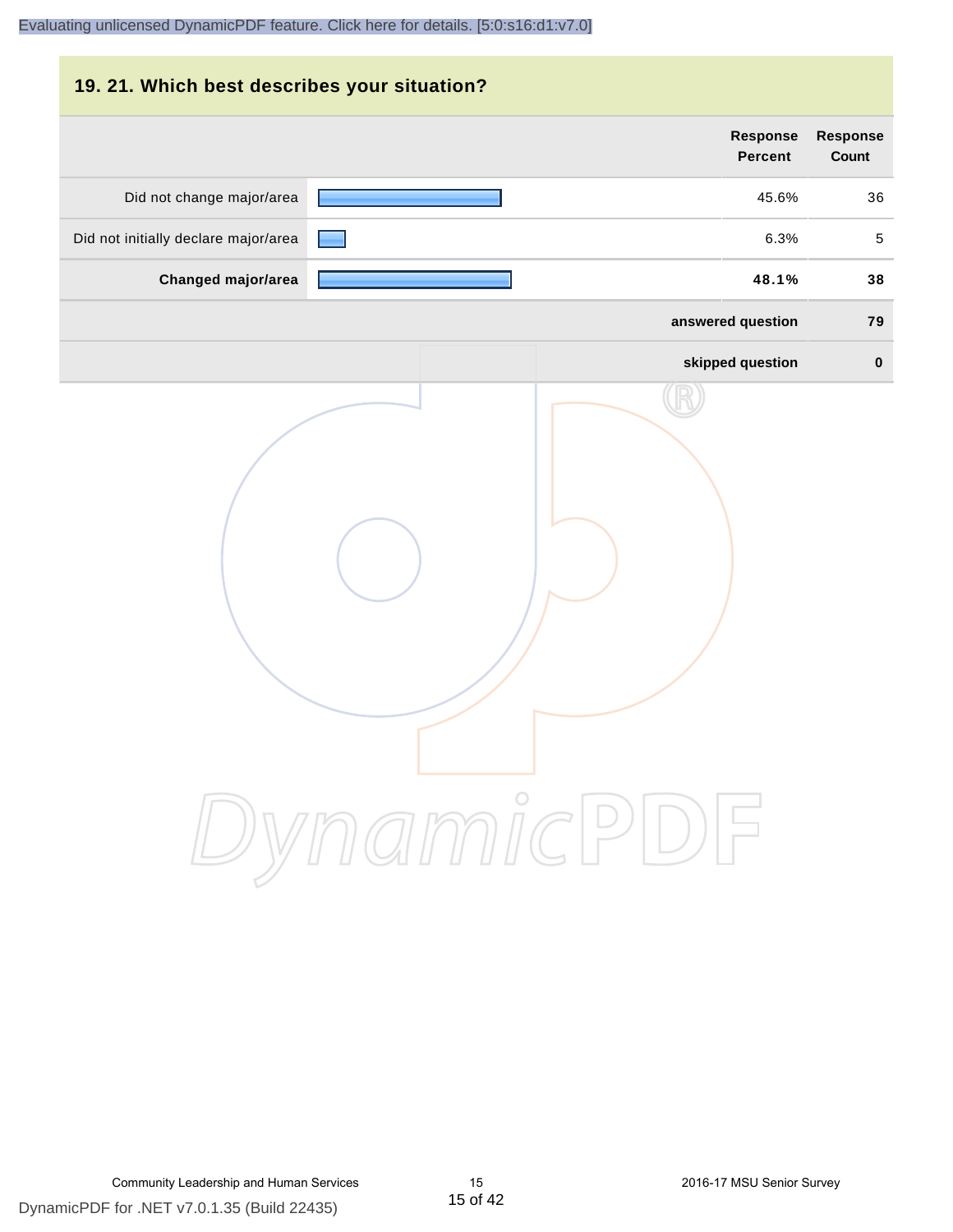# **19. 21. Which best describes your situation? answered question 79 skipped question 0**

# **20. 22. While school was in session during the past year, how many hours per week, on average, did you work for pay?**

|                    |  | Response<br>Percent | <b>Response</b><br>Count |
|--------------------|--|---------------------|--------------------------|
| Did not work       |  | 21.5%               | 17                       |
| Worked 1-10 hrs    |  | 8.9%                | $\overline{7}$           |
| Worked 11-20 hrs   |  | 26.6%               | 21                       |
| Worked 21-30 hrs   |  | 24.1%               | 19                       |
| Worked 31-40 hrs   |  | 12.7%               | 10                       |
| Worked over 40 hrs |  | 6.3%                | 5                        |
|                    |  | answered question   | 79                       |
|                    |  | skipped question    | $\mathbf 0$              |

#### **21. 23. For the most part, were classes offered at times convenient to you?**

|            | Response<br>Percent | Response<br>Count |
|------------|---------------------|-------------------|
| <b>Yes</b> | 93.7%               | 74                |
| No         | 6.3%                | 5                 |
|            | answered question   | 79                |
|            | skipped question    | $\bf{0}$          |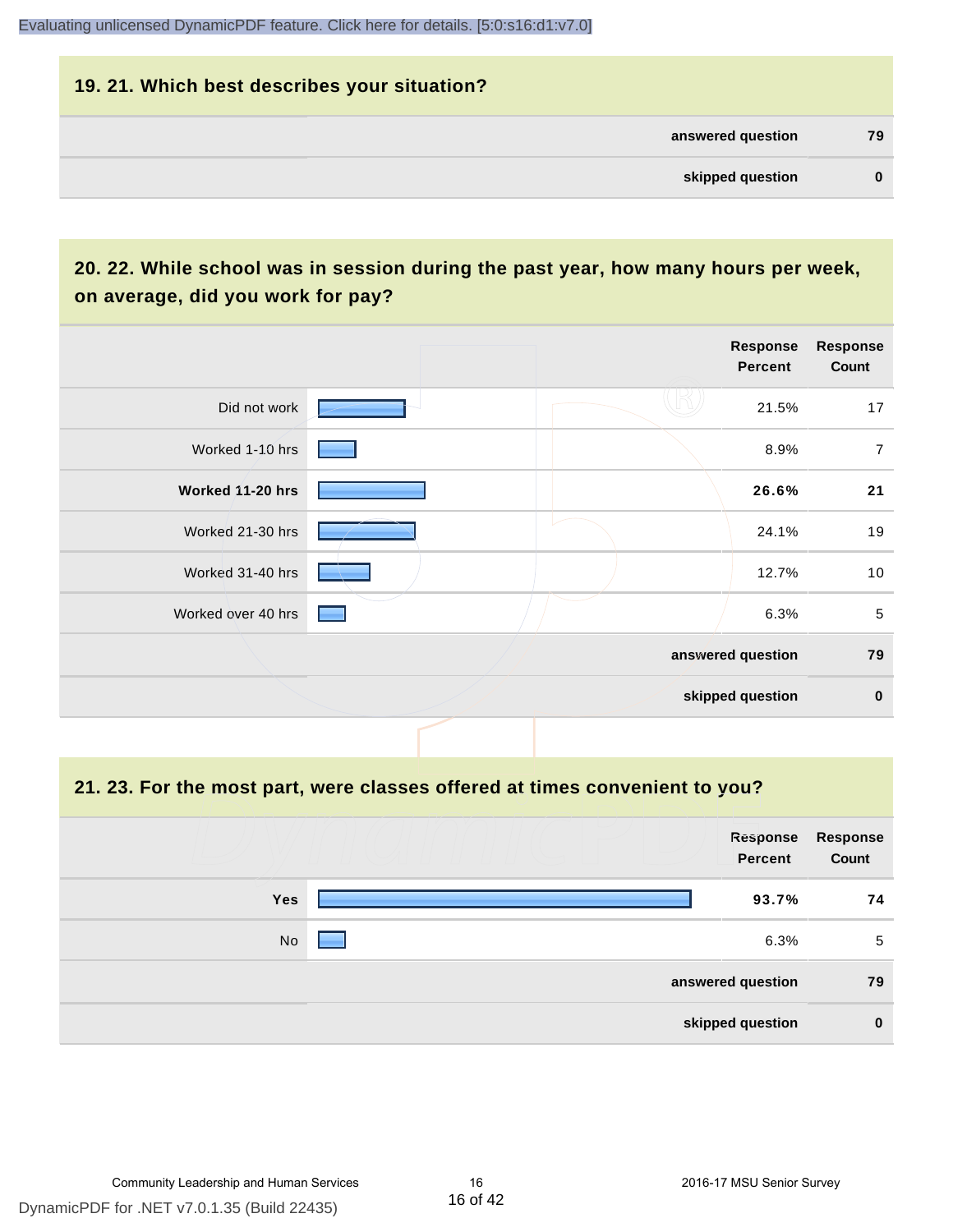#### **22. 24. What time would you have preferred?**

| Response<br><b>Percent</b> |                |
|----------------------------|----------------|
| 20.0%                      | Late afternoon |
| 0.0%                       | Evening        |
| 20.0%                      | Weekend        |
| 40.0%                      | During the day |
| 20.0%                      | Online         |
| answered question          |                |
| skipped question           |                |
|                            |                |

# **23. 25. Which best describes the location where you completed the majority of your courses?**

|                        |            | <b>Response</b><br>Percent | <b>Response</b><br>Count |
|------------------------|------------|----------------------------|--------------------------|
| <b>Murray</b>          |            | 62.0%                      | 49                       |
| Paducah                |            | 15.2%                      | 12                       |
| Ft. Campbell           |            | 0.0%                       | $\mathbf 0$              |
| Madisonville           | $\bigcirc$ | 6.3%                       | $\sqrt{5}$               |
| Hopkinsville           |            | 16.5%                      | 13                       |
| Henderson              |            | 0.0%                       | $\pmb{0}$                |
| Online                 |            | 0.0%                       | $\pmb{0}$                |
| Other (please specify) |            | 0.0%                       | $\pmb{0}$                |
|                        |            | answered question          | 79                       |
|                        |            | skipped question           | $\pmb{0}$                |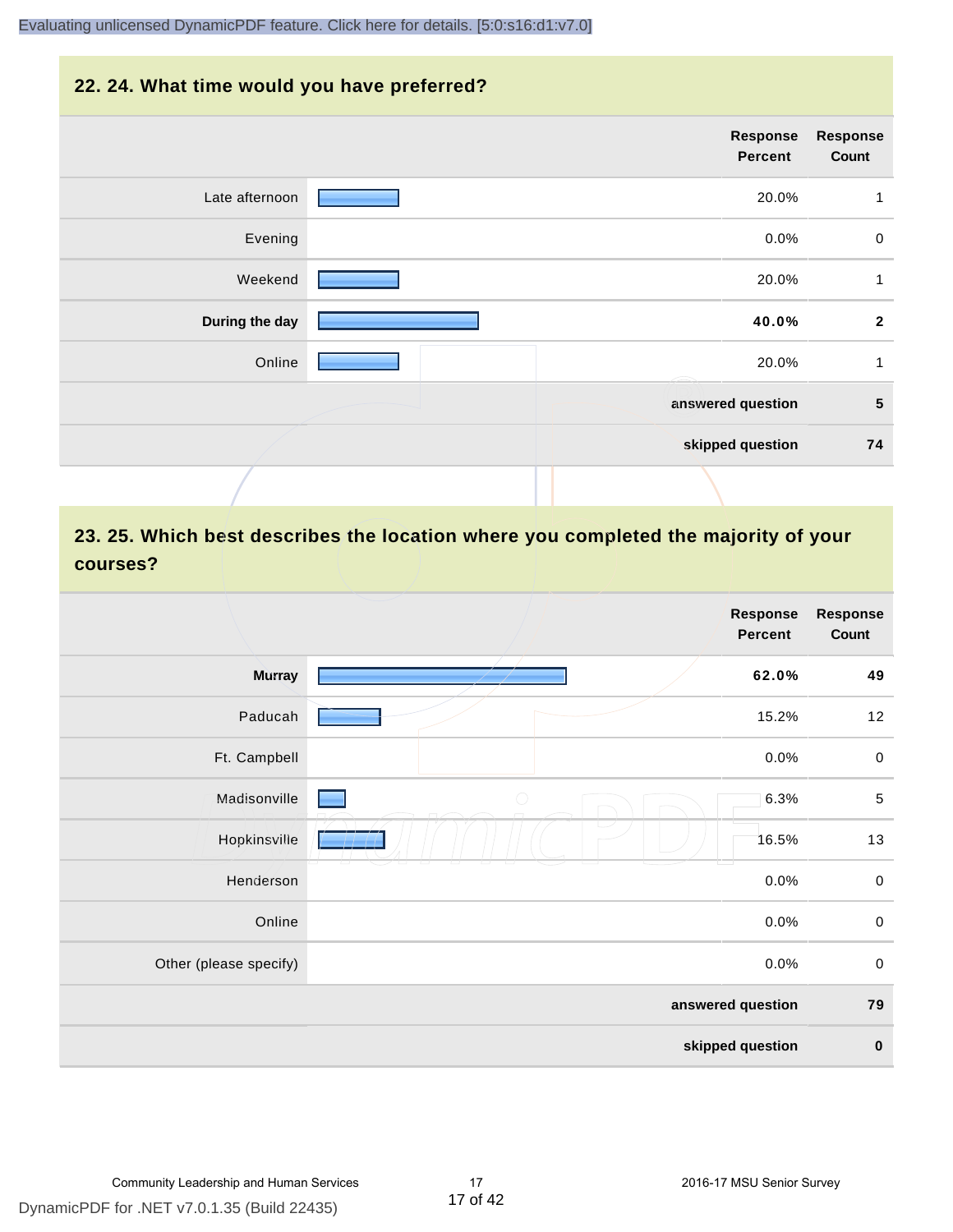#### **24. 26. Did you take any online courses while at Murray State?**

| Response<br>Count | Response<br>Percent |            |
|-------------------|---------------------|------------|
| 51                | 64.6%               | <b>Yes</b> |
| 28                | 35.4%               | No         |
| 79                | answered question   |            |
| $\bf{0}$          | skipped question    |            |
|                   |                     |            |

# **25. 27. Did it take you an extra semester or more to complete degree requirements at Murray State?**

| Response<br>Percent | Response<br>Count |
|---------------------|-------------------|
| Yes<br>34.2%        | 27                |
| No<br>65.8%         | 52                |
| answered question   | 79                |
| skipped question    | $\pmb{0}$         |
| $\circ$             |                   |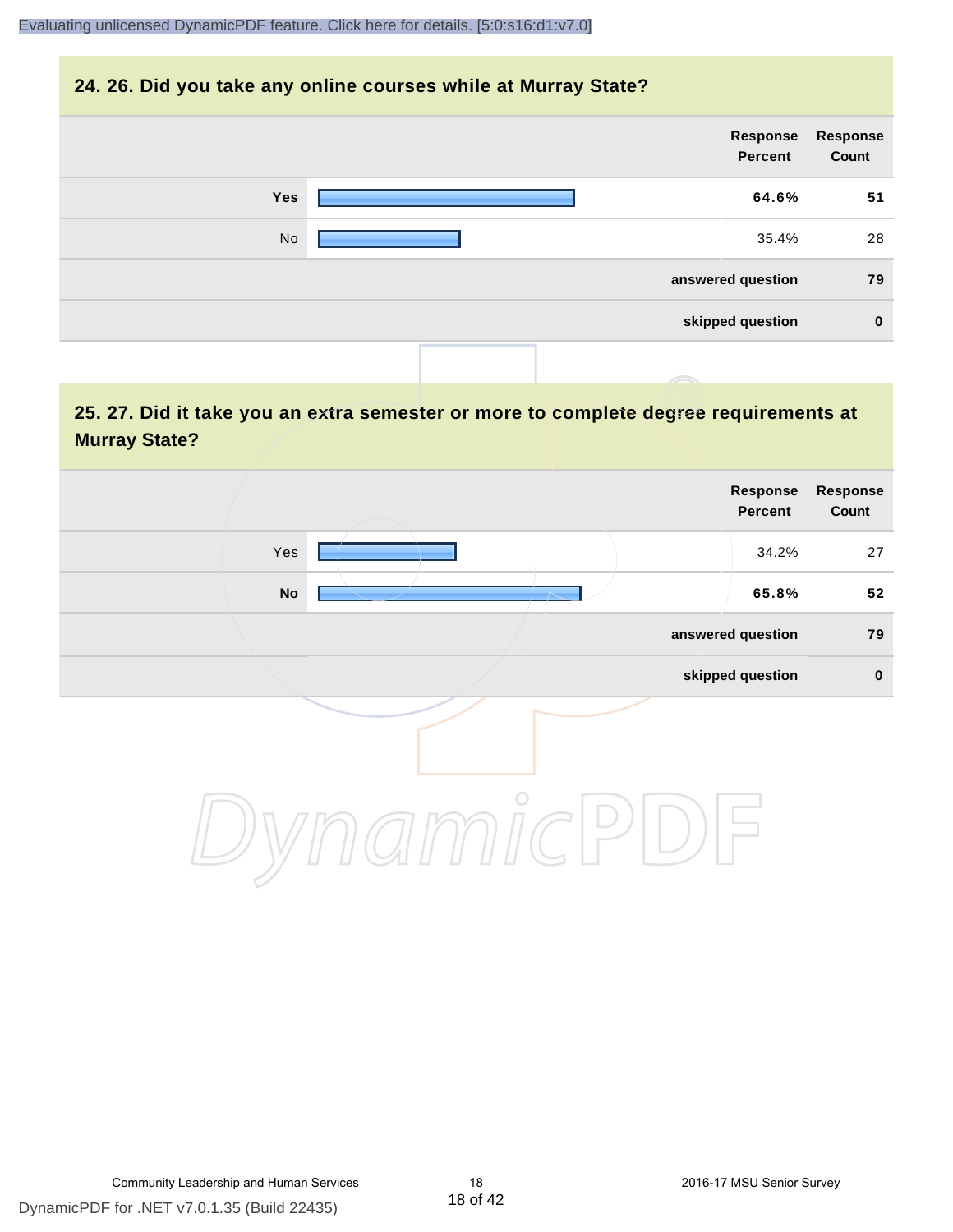# **26. 28. Why did it take you an extra semester or more? Response Response Percent Count** Work obligation limited my 7.4% 2 enrollment. Family obligations limited my 14.8% 4 enrollment. Tuition and other costs of 11.1% 3 attendance limited my enrollment. **A decision to change majors 44.4% 12 added to my requirements.** A required course or courses were 22.2% 6 not offered. Credits were lost transferring to 14.8% 4 Murray State. Other (please specify) 18.5% 5 **answered question 27 skipped question 52** DynamicPDF

DynamicPDF for .NET v7.0.1.35 (Build 22435)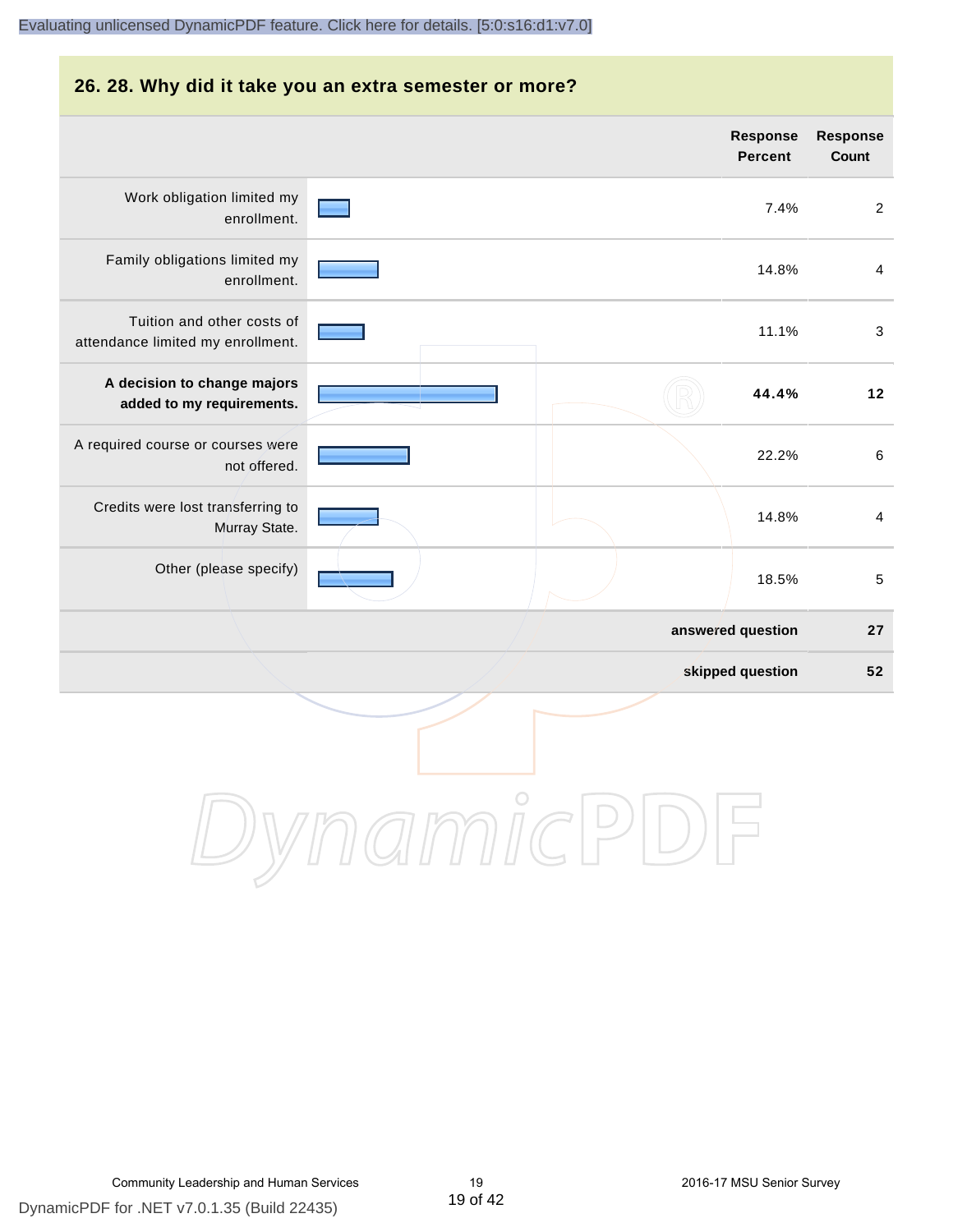| 26. 28. Why did it take you an extra semester or more? |    |
|--------------------------------------------------------|----|
| answered question                                      | 27 |
| skipped question                                       | 52 |

# **27. 29. Did you have trouble getting any course(s) you needed while at Murray State?**

|                                                                            |  |  | <b>Response</b><br><b>Percent</b> | <b>Response</b><br>Count |
|----------------------------------------------------------------------------|--|--|-----------------------------------|--------------------------|
| Yes                                                                        |  |  | 7.7%                              | 6                        |
| <b>No</b>                                                                  |  |  | 92.3%                             | 72                       |
|                                                                            |  |  | answered question                 | 78                       |
|                                                                            |  |  | skipped question                  | $\mathbf{1}$             |
|                                                                            |  |  |                                   |                          |
| 28. 30. Why did you have trouble getting the course?                       |  |  |                                   |                          |
|                                                                            |  |  | <b>Response</b><br><b>Percent</b> | Response<br><b>Count</b> |
| The course was not offered the<br>semester I needed it.                    |  |  | 16.7%                             | $\mathbf{1}$             |
| The course was not offered at<br>hours convenient to my work<br>schedule.  |  |  | 50.0%                             | 3                        |
| The course was not offered at<br>hours suitable for my school<br>schedule. |  |  | 16.7%                             | $\mathbf{1}$             |
| All course sections were closed.                                           |  |  | 16.7%                             | $\mathbf{1}$             |
| I was unaware of the prerequisites<br>for the course.                      |  |  | 0.0%                              | $\mathbf 0$              |
|                                                                            |  |  | answered question                 | 6                        |
|                                                                            |  |  | skipped question                  | 73                       |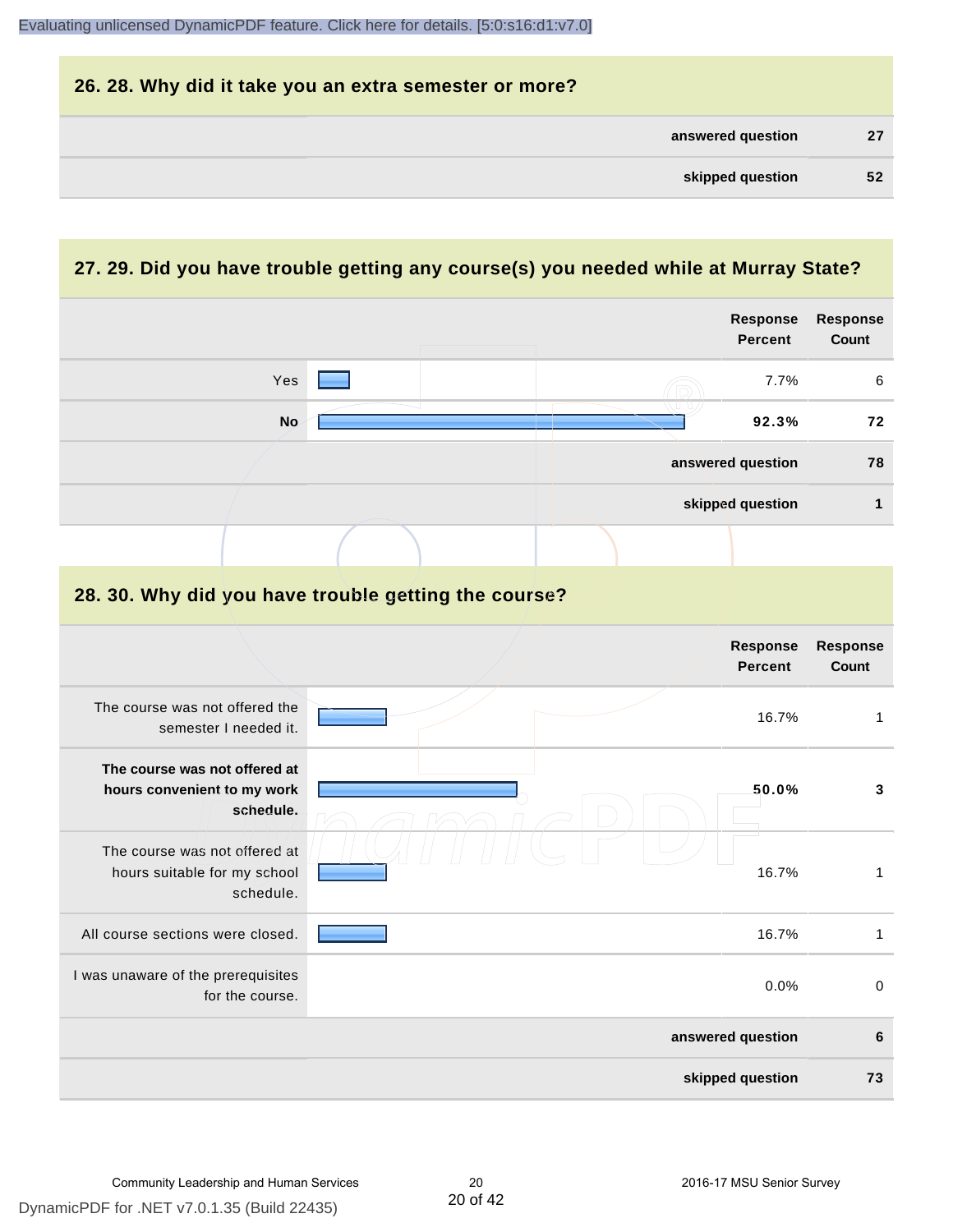# **29. 31. Which statement best describes your experience with off-campus coop/internship?**

|                                    |   | Response<br><b>Percent</b> | <b>Response</b><br>Count |
|------------------------------------|---|----------------------------|--------------------------|
| Cannot judge; I did not have one.  |   | 12.8%                      | 10                       |
| My experience was very valuable.   |   | 56.4%                      | 44                       |
| My experience was valuable.        |   | 29.5%                      | 23                       |
| My experience was of little value. | П | 1.3%                       | 1                        |
| My experience was of no value.     |   | $0.0\%$                    | 0                        |
|                                    |   | answered question          | 78                       |
|                                    |   | skipped question           | 1                        |
|                                    |   |                            |                          |

# **30. 32. Which statement best describes your experience with on-campus facultydirected research, scholarly, or creative project?**

|                                    | Response<br><b>Percent</b> | <b>Response</b><br>Count |
|------------------------------------|----------------------------|--------------------------|
| Cannot judge; I did not have one.  | 33.8%                      | 26                       |
| My experience was very valuable.   | 26.0%                      | 20                       |
| My experience was valuable.        | 35.1%                      | 27                       |
| My experience was of little value. | 5.2%<br>$\mathcal{V}$      | 4                        |
| My experience was of no value.     | 0.0%                       | 0                        |
|                                    | answered question          | 77                       |
|                                    | skipped question           | $\mathbf{2}$             |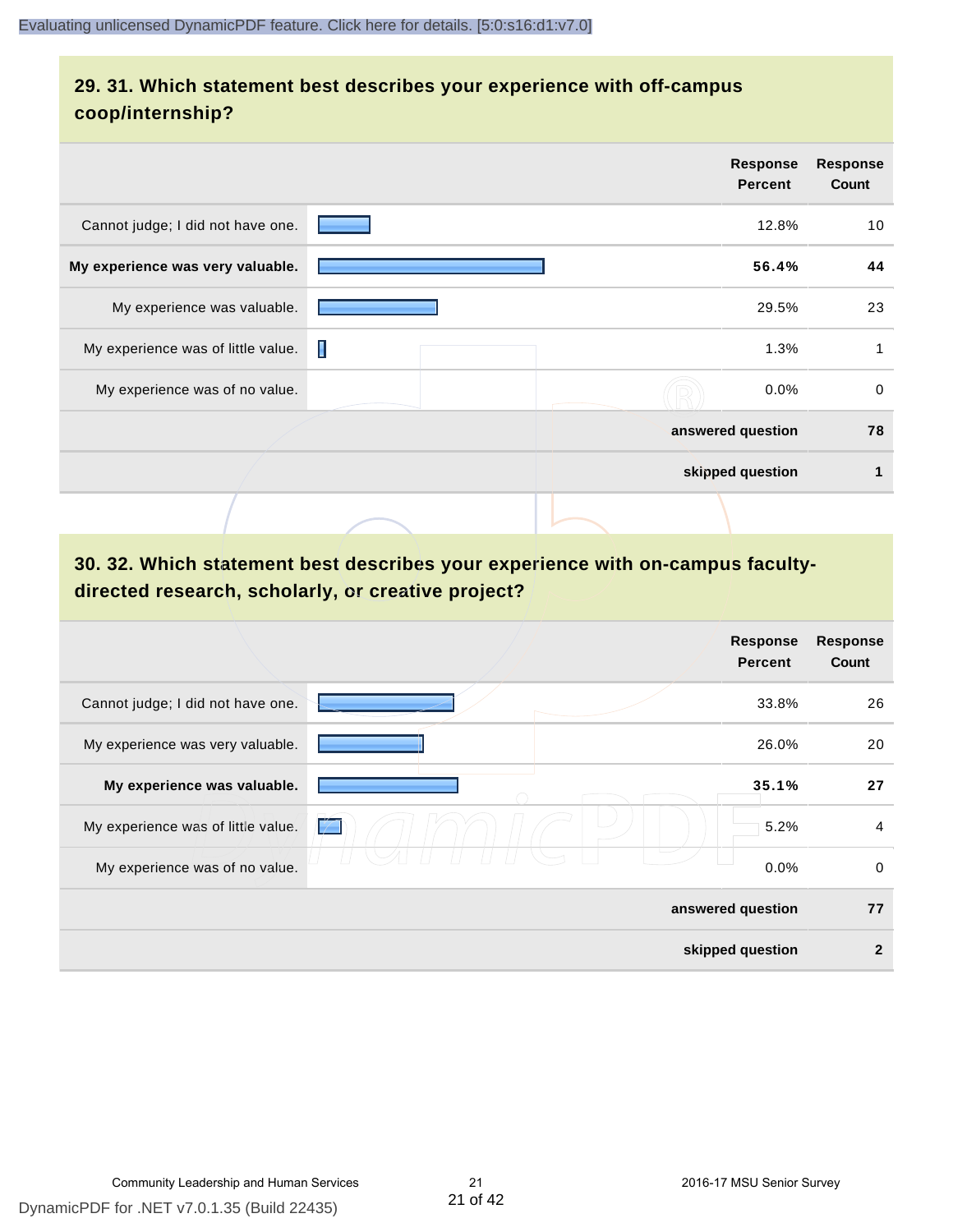# **31. 33. Which statement best describes your experience with academic advising in your major/area?**

|                                                          |                | <b>Response</b><br><b>Percent</b>                              | <b>Response</b><br>Count |
|----------------------------------------------------------|----------------|----------------------------------------------------------------|--------------------------|
| Cannot judge; I did not make use<br>of the opportunity.  | $\blacksquare$ | 1.3%                                                           | $\mathbf{1}$             |
| I was satisfied with information my<br>adviser provided. |                | 87.2%                                                          | 68                       |
| Advice was inaccurate,<br>incomplete, or misleading.     |                | 10.3%                                                          | $\,8\,$                  |
| My adviser was not available.                            | ł              | 1.3%                                                           | $\mathbf{1}$             |
|                                                          |                | answered question                                              | 78                       |
|                                                          |                | skipped question                                               | $\mathbf{1}$             |
|                                                          | amicl          | $\left( \begin{array}{c} \end{array} \right)$<br>$\frac{1}{2}$ |                          |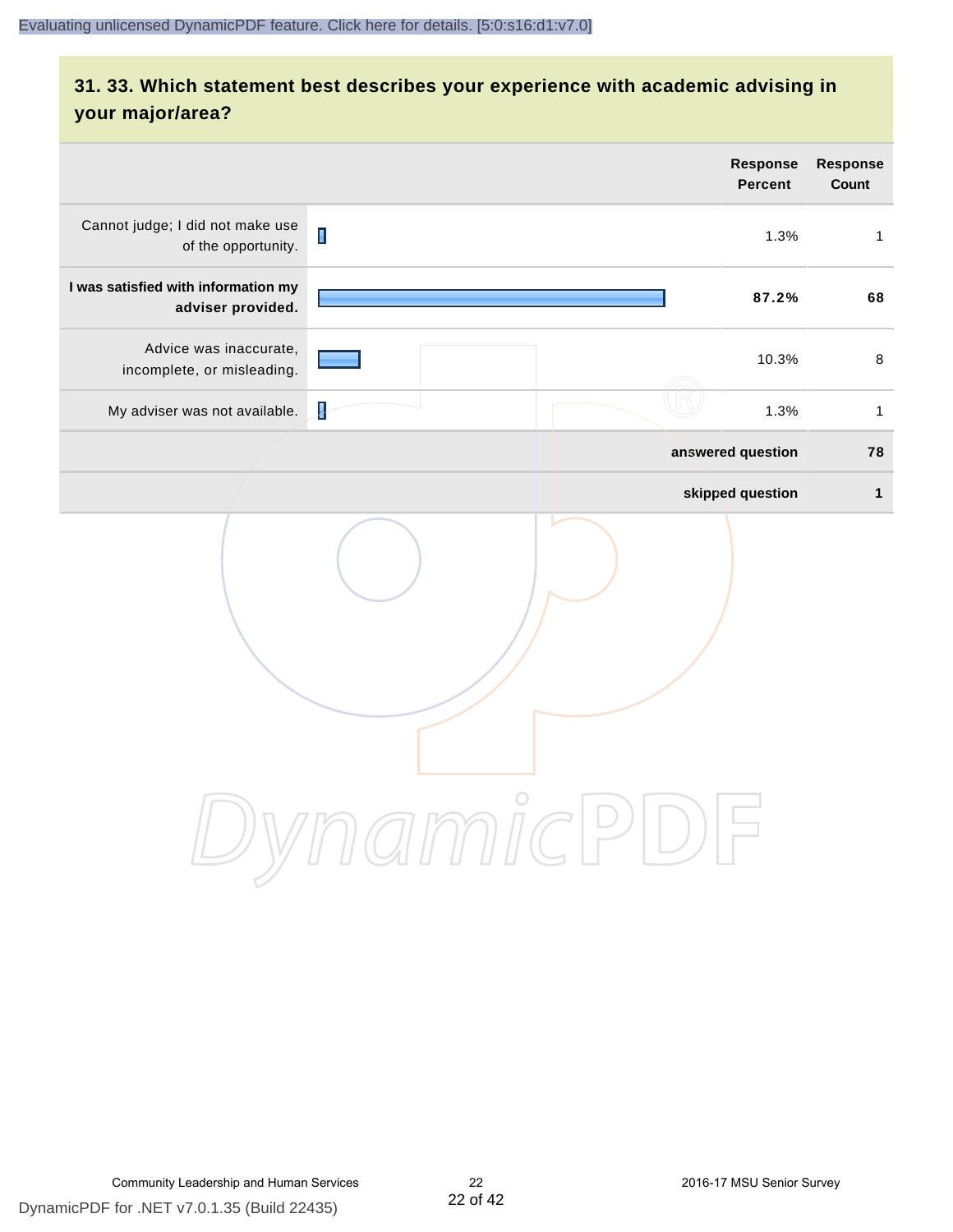# **31. 33. Which statement best describes your experience with academic advising in your major/area?**

| answered question | 78 |
|-------------------|----|
| skipped question  |    |



DynamicPDF for .NET v7.0.1.35 (Build 22435) Community Leadership and Human Services 23 2016-17 MSU Senior Survey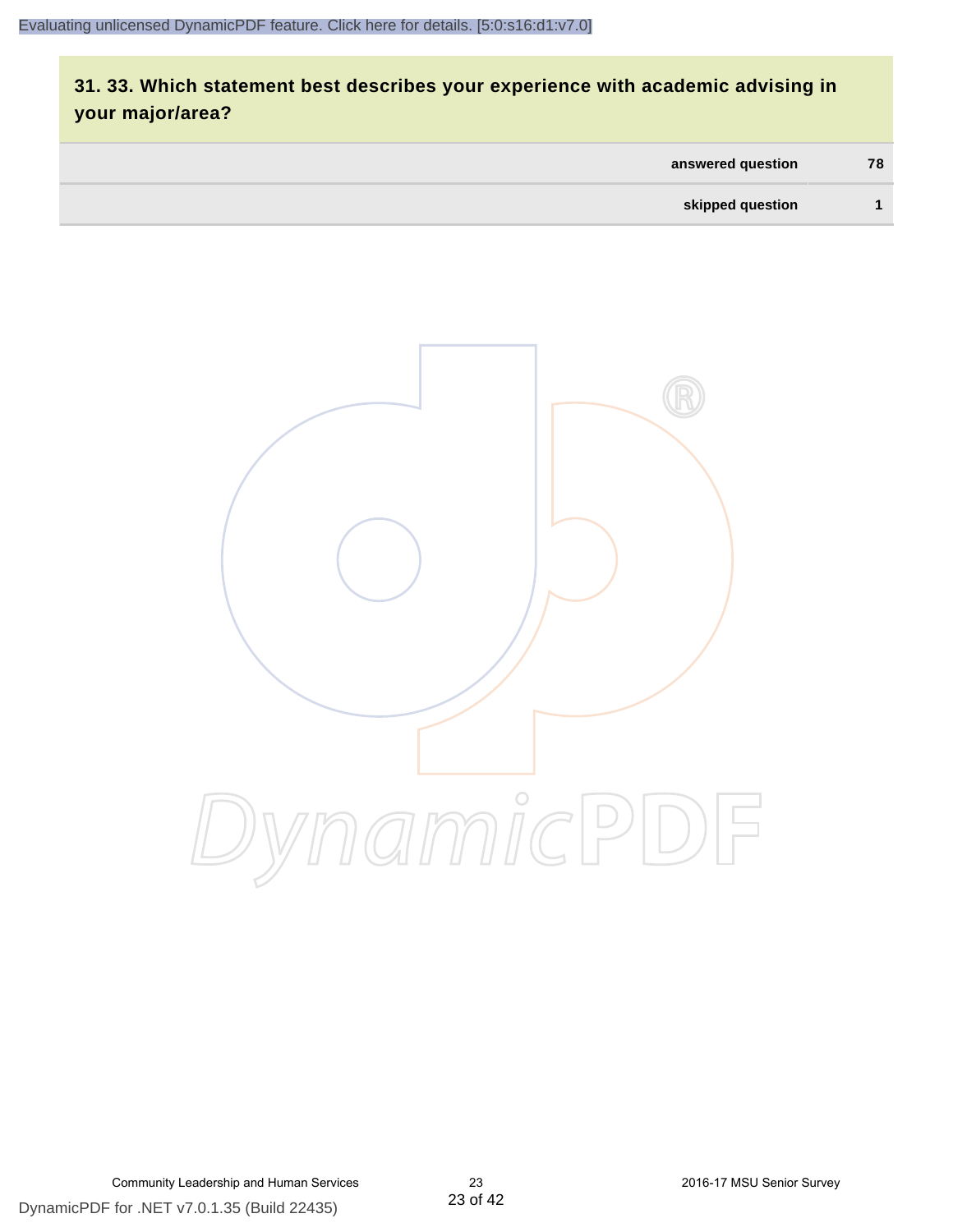# **32. Questions 34-48 For each of these items, indicate the extent to which you were satisfied.**

|                                                                                                                                                       | <b>Very</b><br>satisfied | <b>Satisfied</b> | <b>Dissatisfied</b> | <b>Very</b><br>dissatisfied | Rating<br>Average | Rating<br>Count |
|-------------------------------------------------------------------------------------------------------------------------------------------------------|--------------------------|------------------|---------------------|-----------------------------|-------------------|-----------------|
| 34. Class size relative to type of<br>course                                                                                                          | 53.9% (41)               | 46.1% (35)       | $0.0\%$ (0)         | $0.0\%$ (0)                 | 3.54              | 76              |
| 35. Out-of-class availability of<br>faculty                                                                                                           | 40.8% (31)               | 55.3% (42)       | $2.6\%$ (2)         | $1.3\%$ (1)                 | 3.36              | 76              |
| 36. Effectiveness of your high<br>school preparation for college work                                                                                 | 15.8% (12)               | $61.8\%$ (47)    | 21.1% (16)          | $1.3\%$ (1)                 | 2.92              | 76              |
| 37. Fairness of faculty in their<br>treatment of individual students                                                                                  | 32.9% (25)               | 61.8% (47)       | $3.9%$ (3)          | $1.3\%$ (1)                 | 3.26              | 76              |
| 38. Overall quality of instruction at<br><b>Murray State</b>                                                                                          | 34.2% (26)               | 63.2% (48)       | 2.6%(2)             | $0.0\%$ (0)                 | 3.32              | 76              |
| 39. Quality of instruction in<br><b>University Studies (General</b><br>Education) courses                                                             | 25.3% (19)               | 70.7% (53)       | $4.0\%$ (3)         | $0.0\%$ (0)                 | 3.21              | 75              |
| 40. Quality of instruction in your<br>major                                                                                                           | 46.1% (35)               | 51.3% (39)       | $1.3\%$ (1)         | $1.3\%$ (1)                 | 3.42              | 76              |
| 41. Clarity of program objectives in<br>your major                                                                                                    | 40.8% (31)               | 57.9% (44)       | $0.0\%$ (0)         | $1.3%$ (1)                  | 3.38              | 76              |
| 42. Intellectual challenge of the<br>academic program                                                                                                 | 42.1% (32)               | 55.3% (42)       | $2.6\%$ (2)         | $0.0\%$ (0)                 | 3.39              | 76              |
| 43. Encouragement and<br>information from your major<br>department for employment after<br>graduation                                                 | 38.2% (29)               | 51.3% (39)       | 7.9%(6)             | $2.6\%$ (2)                 | 3.25              | 76              |
| 44. Availability of opportunities to<br>engage in a faculty-mentored<br>research, scholarly, or creative<br>project in your area of<br>study/interest | 34.2% (26)               | 52.6% (40)       | $10.5\%$ (8)        | $2.6\%$ (2)                 | 3.18              | 76              |
| 45. Library hours                                                                                                                                     | 40.0% (30)               | 54.7% (41)       | $4.0\%$ (3)         | $1.3\%$ (1)                 | 3.33              | 75              |
|                                                                                                                                                       |                          |                  |                     |                             | answered question | 76              |
| skipped question                                                                                                                                      |                          |                  |                     |                             |                   | 3               |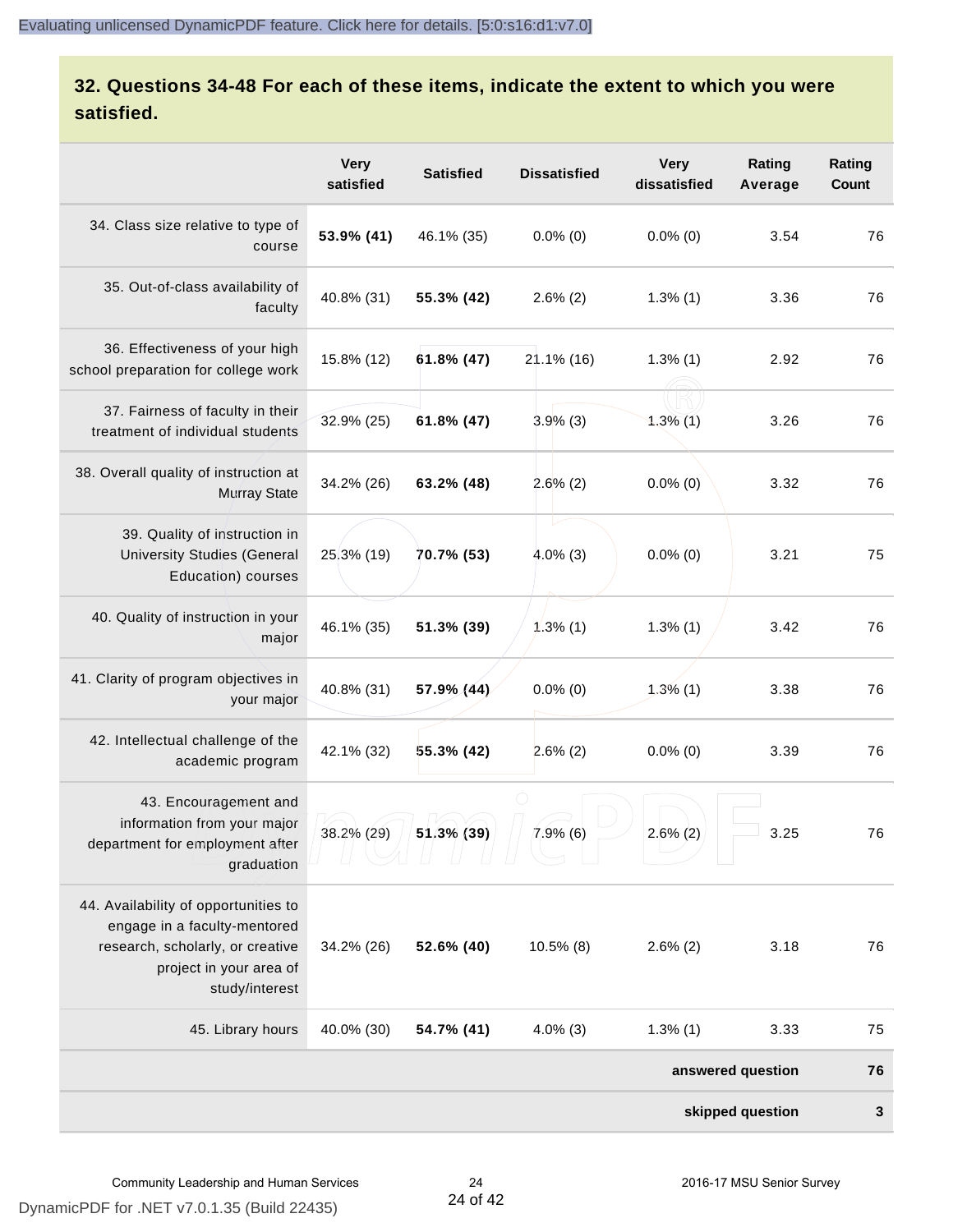#### **32. Questions 34-48 For each of these items, indicate the extent to which you were satisfied.**

| 46 Effectiveness of library<br>personnel in meeting your<br>information needs                                                | 37.8% (28) | 55.4% (41) | $5.4\%$ (4) | $1.4\%$ (1) | 3.30              | 74 |
|------------------------------------------------------------------------------------------------------------------------------|------------|------------|-------------|-------------|-------------------|----|
| 47. Access to on-hand or<br>electronic library resources                                                                     | 43.4% (33) | 51.3% (39) | $2.6\%$ (2) | $2.6\%$ (2) | 3.36              | 76 |
| 48. Computer, individual and group<br>work spaces available within<br>University Libraries (Waterfield,<br>Pogue and Overby) | 38.2% (29) | 56.6% (43) | $3.9\%$ (3) | $1.3\%$ (1) | 3.32              | 76 |
|                                                                                                                              |            |            |             |             | answered question | 76 |
|                                                                                                                              |            |            |             |             | skipped question  | 3  |
|                                                                                                                              |            |            |             |             |                   |    |

**33. Questions 49-55 University Studies is designed to offer you a broad base of skills and knowledge and to prepare you for upper division study. Please indicate how effective University Studies at Murray State was in helping you achieve these goals.**

|                                                                            | <b>Very</b><br>effective | <b>Effective</b> | <b>Ineffective</b> | <b>Very</b><br>ineffective | Rating<br>Average | Rating<br>Count |
|----------------------------------------------------------------------------|--------------------------|------------------|--------------------|----------------------------|-------------------|-----------------|
| 49. Writing skills                                                         | $35.1\%$ (26)            | $62.2\%$ (46)    | $2.7\%$ (2)        | $0.0\%$ (0)                | 3.32              | 74              |
| 50. Speaking skills                                                        | 35.1% (26)               | 63.5% (47)       | $1.4\%$ (1)        | $0.0\%$ (0)                | 3.34              | 74              |
| 51. Critical thinking skills                                               | 48.6% (36)               | 48.6% (36)       | $1.4\%$ (1)        | $1.4\%$ (1)                | 3.45              | 74              |
| 52. Technology skills/computer<br>skills                                   | 29.7% (22)               | 66.2% (49)       | $2.7\%$ (2)        | $1.4\%$ (1)                | 3.24              | 74              |
| 53. General knowledge in the<br>liberal arts and sciences                  | $31.1\%$ (23)            | 66.2% (49)       | $2.7\%$ (2)        | $0.0\%$ (0)                | 3.28              | 74              |
| 54. International perspectives                                             | 25.7% (19)               | 64.9% (48)       | $9.5\%$ (7)        | $0.0\%$ (0)                | 3.16              | 74              |
| 55. Stimulation of interest in areas<br>outside your chosen field of study | 32.4% (24)               | 60.8% (45)       | $5.4\%$ (4)        | $1.4\%$ (1)                | 3.24              | 74              |
|                                                                            |                          |                  |                    |                            | answered question | 74              |
|                                                                            |                          |                  |                    |                            | skipped question  | 5               |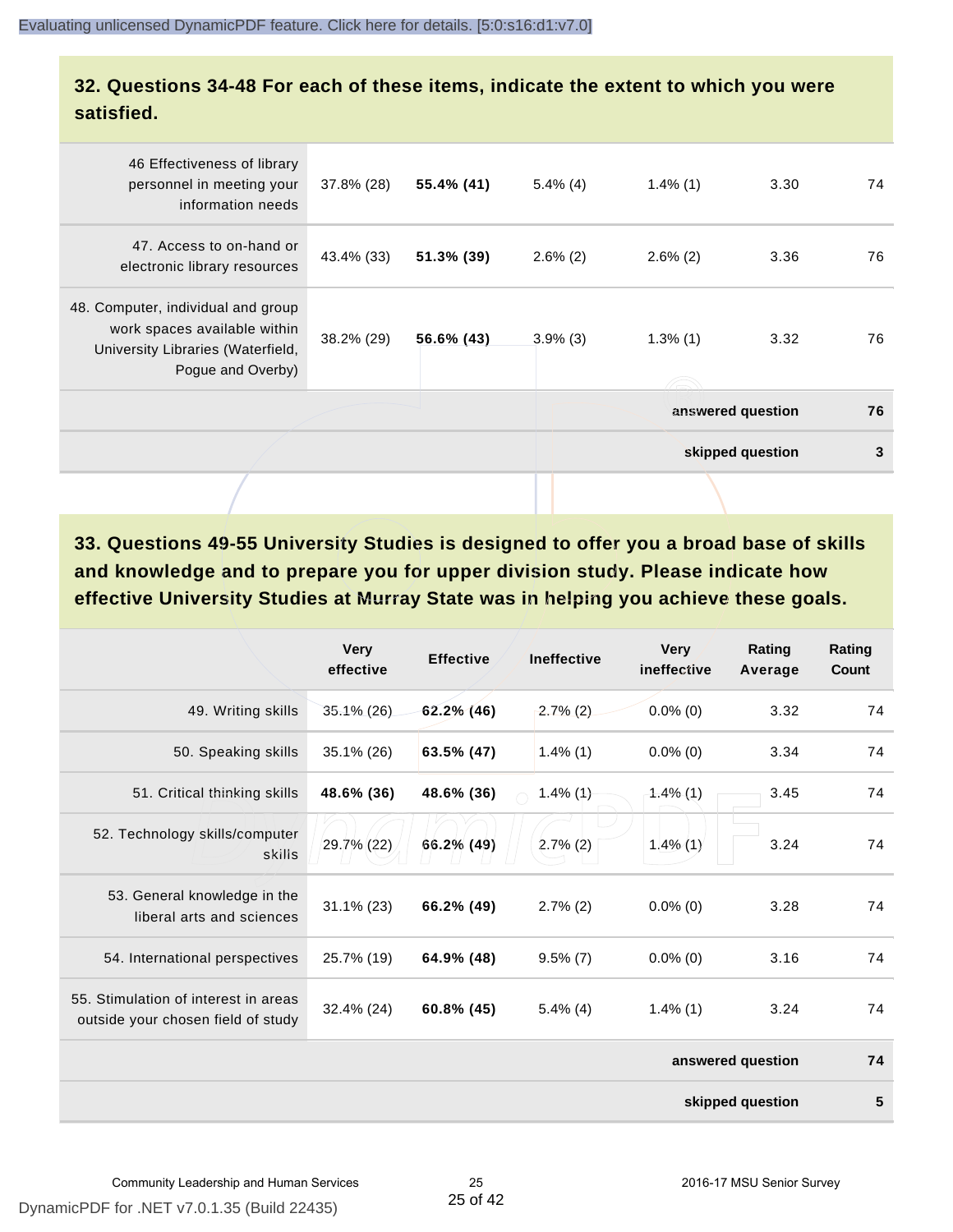**34. Questions 56-89For each of these services, activities or programs that you used, please indicate the extent to which you were satisfied that they met your needs. For those that you did not use, mark the "Did Not Use" option.**

|                                                                                    | <b>Very</b><br>satisfied | <b>Satisfied</b> | <b>Dissatisfied</b> | <b>Very</b><br>dissatisfied | <b>Did</b><br><b>Not</b><br><b>Use</b> | Rating<br>Average | Rating<br>Count |
|------------------------------------------------------------------------------------|--------------------------|------------------|---------------------|-----------------------------|----------------------------------------|-------------------|-----------------|
| 56. African-American/Multicultural<br><b>Student Services</b>                      | 13.7%<br>(10)            | 16.4%<br>(12)    | $0.0\%$ (0)         | $0.0\%$ (0)                 | 69.9%<br>(51)                          | 3.45              | 73              |
| 57. Blackboard/Canvas                                                              | 35.6%<br>(26)            | 63.0%<br>(46)    | $0.0\%$ (0)         | $0.0\%$ (0)                 | 1.4%<br>(1)                            | 3.36              | 73              |
| 58. Career Services Office                                                         | 12.5%<br>(9)             | 38.9%<br>(28)    | $2.8\%$ (2)         | $0.0\%$ (0)                 | 45.8%<br>(33)                          | 3.18              | 72              |
| 59. Cultural programming and<br>activities                                         | $9.6\%$ $(7)$            | 26.0%<br>(19)    | $0.0\%$ (0)         | $0.0\%$ (0)                 | 64.4%<br>(47)                          | 3.27              | 73              |
| 60. Degree audit (MAP report)                                                      | 39.7%<br>(29)            | 56.2%<br>(41)    | $0.0\%$ (0)         | $0.0\%$ (0)                 | 4.1%<br>(3)                            | 3.41              | 73              |
| 61. Financial Aid Office customer<br>service                                       | 20.5%<br>(15)            | 53.4%<br>(39)    | $8.2\%$ (6)         | $6.8\%$ (5)                 | 11.0%<br>(8)                           | 2.98              | 73              |
| 62. Dining Services                                                                | 12.3%<br>(9)             | 35.6%<br>(26)    | $8,2\%$ (6)         | $1.4\%$ (1)                 | 42.5%<br>(31)                          | 3.02              | 73              |
| 63. Graduation Office                                                              | 20.5%<br>(15)            | 50.7%<br>(37)    | $4.1\%$ (3)         | $0.0\%$ (0)                 | 24.7%<br>(18)                          | 3.22              | 73              |
| 64. Greek life and activities                                                      | 15.1%<br>(11)            | 15.1%<br>(11)    | $0.0\%$ (0)         | $0.0\%$ (0)                 | 69.9%<br>(51)                          | 3.50              | 73              |
| 65. Health Services                                                                | 17.8%<br>(13)            | 37.0%<br>(27)    | $0.0\%$ (0)         | $0.0\%$ (0)                 | 45.2%<br>(33)                          | 3.33              | 73              |
| 66. Honor Societies/Departmental<br><b>Clubs/Special Interest</b><br>Organizations | 19.2%<br>(14)            | 32.9%<br>(24)    | $1.4\%$ (1)         | $0.0\%$ (0)                 | 46.6%<br>(34)                          | 3.33              | 73              |
| 67. International programs and<br>activities                                       | 16.4%<br>(12)            | 13.7%<br>(10)    | $1.4\%$ (1)         | $0.0\%$ (0)                 | 68.5%<br>(50)                          | 3.48              | 73              |
|                                                                                    |                          |                  |                     |                             |                                        | answered question | 73              |
|                                                                                    |                          |                  |                     |                             |                                        | skipped question  | $\bf 6$         |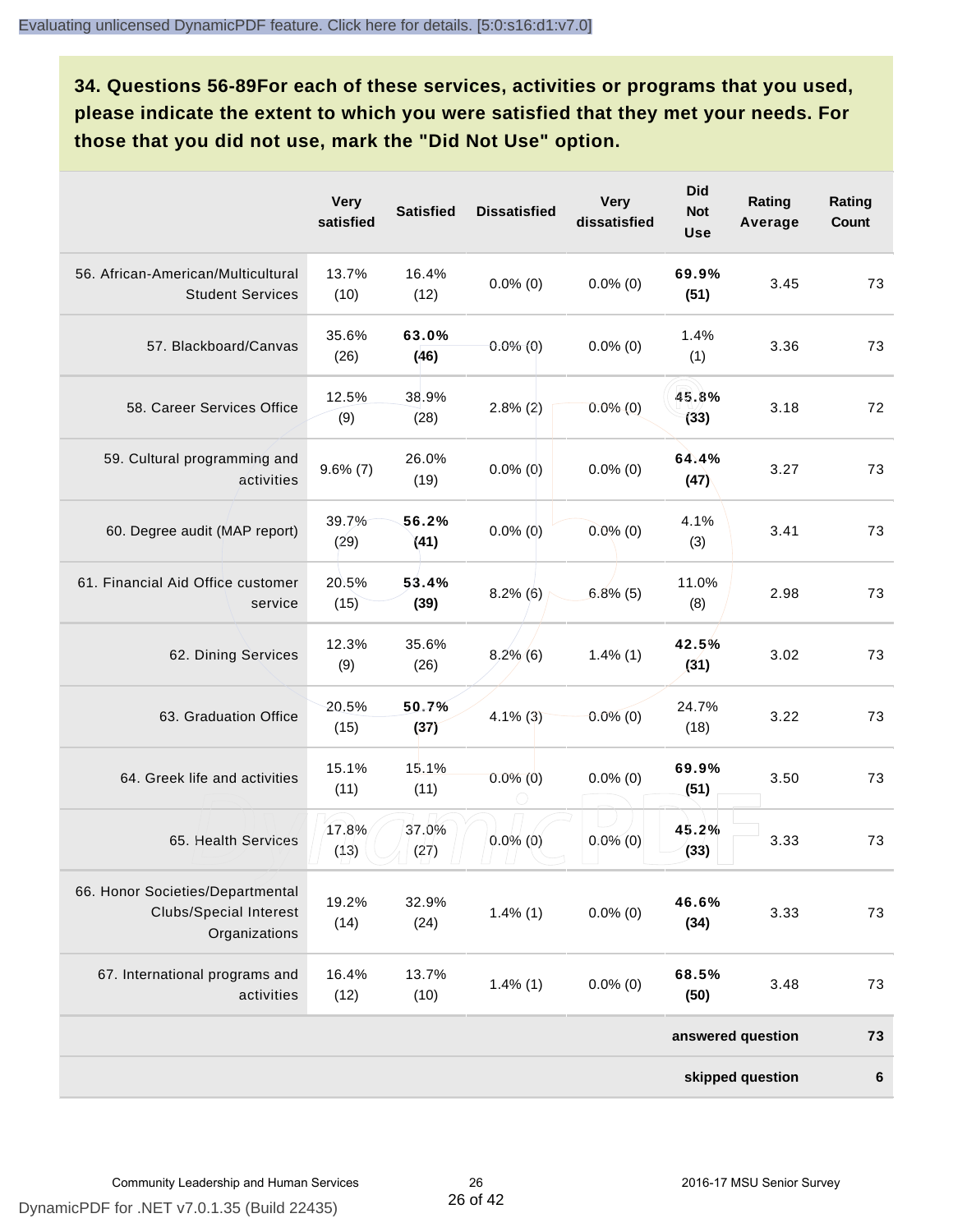**34. Questions 56-89For each of these services, activities or programs that you used, please indicate the extent to which you were satisfied that they met your needs. For those that you did not use, mark the "Did Not Use" option.**

|                                                                  |               |               |             |             | skipped question  |      | $\bf 6$ |
|------------------------------------------------------------------|---------------|---------------|-------------|-------------|-------------------|------|---------|
|                                                                  |               |               |             |             | answered question |      | 73      |
| 81. Services for non-traditional<br>students                     | 12.3%<br>(9)  | 24.7%<br>(18) | $2.7\%$ (2) | $1.4\%$ (1) | 58.9%<br>(43)     | 3.17 | 73      |
| 80. Scholarships/grants/student<br>employment                    | 23.3%<br>(17) | 60.3%<br>(44) | $8.2\%$ (6) | $0.0\%$ (0) | 8.2%<br>(6)       | 3.16 | 73      |
| 79. Residential College<br>programming and activities            | 21.9%<br>(16) | 30.1%<br>(22) | $1.4\%$ (1) | $0.0\%$ (0) | 46.6%<br>(34)     | 3.38 | 73      |
| 78. Registration through myGate                                  | 37.5%<br>(27) | 58.3%<br>(42) | $1.4\%$ (1) | $0.0\%$ (0) | 2.8%<br>(2)       | 3.37 | 72      |
| 77. Public Safety/Security<br><b>Services</b>                    | 30.1%<br>(22) | 38.4%<br>(28) | $0.0\%$ (0) | $2.7\%$ (2) | 28.8%<br>(21)     | 3.35 | 73      |
| 76. Online courses that are not<br><b>Blackboard or Canvas</b>   | 11.0%<br>(8)  | 24.7%<br>(18) | $1.4\%$ (1) | $0.0\%$ (0) | 63.0%<br>(46)     | 3.26 | 73      |
| 75. NCAA Sports                                                  | 15.5%<br>(11) | 26.8%<br>(19) | $1.4\%$ (1) | $0.0\%$ (0) | 56.3%<br>(40)     | 3.32 | 71      |
| 74. MSU web site                                                 | 32.9%<br>(24) | 61.6%<br>(45) | $0.0\%$ (0) | $1.4\%$ (1) | 4.1%<br>(3)       | 3.31 | 73      |
| 73. Library                                                      | 37.0%<br>(27) | 43.8%<br>(32) | $0.0\%$ (0) | $0.0\%$ (0) | 19.2%<br>(14)     | 3.46 | 73      |
| 72. Lowry Center/Developmental<br>courses and tutoring           | $9.7\%$ $(7)$ | 19.4%<br>(14) | $0.0\%$ (0) | $0.0\%$ (0) | 70.8%<br>(51)     | 3.33 | 72      |
| 71. LGBT programs                                                | $6.8\%$ (5)   | 15.1%<br>(11) | $0.0\%$ (0) | $0.0\%$ (0) | 78.1%<br>(57)     | 3.31 | 73      |
| 70. Intramural Sports and<br>Recreation                          | 12.3%<br>(9)  | 24.7%<br>(18) | $0.0\%$ (0) | $0.0\%$ (0) | 63.0%<br>(46)     | 3.33 | 73      |
| 69. Internet and wireless access<br>for study and research needs | 19.2%<br>(14) | 57.5%<br>(42) | $9.6\%$ (7) | $0.0\%$ (0) | 13.7%<br>(10)     | 3.11 | 73      |
| 68. International student support<br>services                    | $6.8\%$ (5)   | 15.1%<br>(11) | $0.0\%$ (0) | $0.0\%$ (0) | 78.1%<br>(57)     | 3.31 | 73      |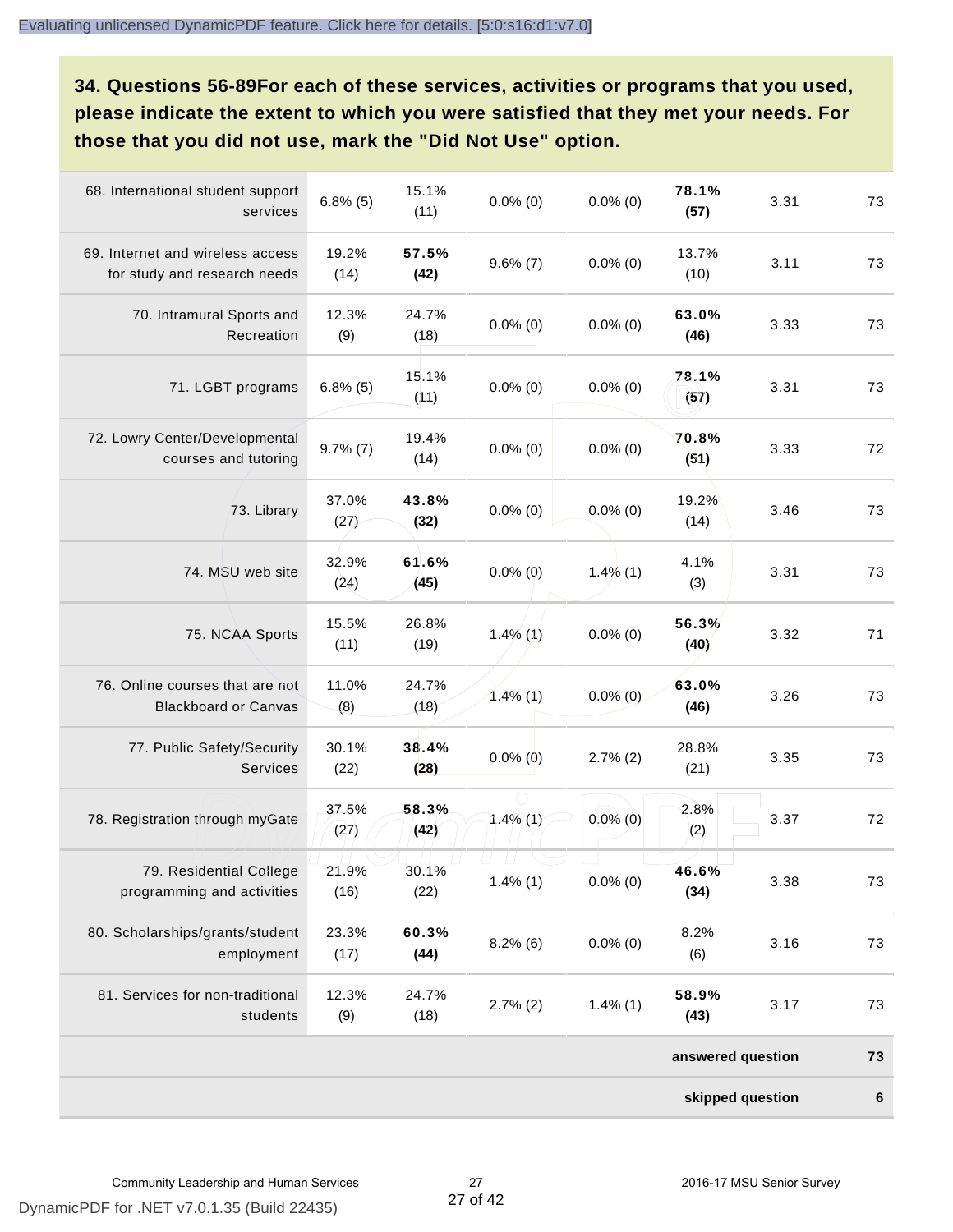**34. Questions 56-89For each of these services, activities or programs that you used, please indicate the extent to which you were satisfied that they met your needs. For those that you did not use, mark the "Did Not Use" option.**

| 82. Student Disability Services<br>(SDS) | 13.7%<br>(10) | 13.7%<br>(10) | $1.4\%$ (1) | $0.0\%$ (0) | 71.2%<br>(52)     | 3.43 | 73 |
|------------------------------------------|---------------|---------------|-------------|-------------|-------------------|------|----|
| 83. Transcript requests                  | 16.4%<br>(12) | 50.7%<br>(37) | $2.7\%$ (2) | $0.0\%$ (0) | 30.1%<br>(22)     | 3.20 | 73 |
| 84. Student Support Services<br>(SSS)    | 19.2%<br>(14) | 20.5%<br>(15) | $0.0\%$ (0) | $0.0\%$ (0) | 60.3%<br>(44)     | 3.48 | 73 |
| 85. Transfer Center                      | 15.1%<br>(11) | 38.4%<br>(28) | $1.4\%$ (1) | $0.0\%$ (0) | 45.2%<br>(33)     | 3.25 | 73 |
| 86. University Counseling Services       | $9.6\%$ (7)   | 16.4%<br>(12) | $1.4\%$ (1) | $0.0\%$ (0) | 72.6%<br>(53)     | 3.30 | 73 |
| 87. Veteran Services                     | $5.5\%$ (4)   | $11.0\%$ (8)  | $0.0\%$ (0) | $0.0\%$ (0) | 83.6%<br>(61)     | 3.33 | 73 |
| 88. Wellness Center                      | 27.4%<br>(20) | 34.2%<br>(25) | $1.4\%$ (1) | $0.0\%$ (0) | 37.0%<br>(27)     | 3.41 | 73 |
| 89. Women's Center                       | $5.6\%$ (4)   | 16.7%<br>(12) | $1.4\%$ (1) | $0.0\%$ (0) | 76.4%<br>(55)     | 3.18 | 72 |
|                                          |               |               |             |             | answered question |      | 73 |

**skipped question 6**

DynamicPDF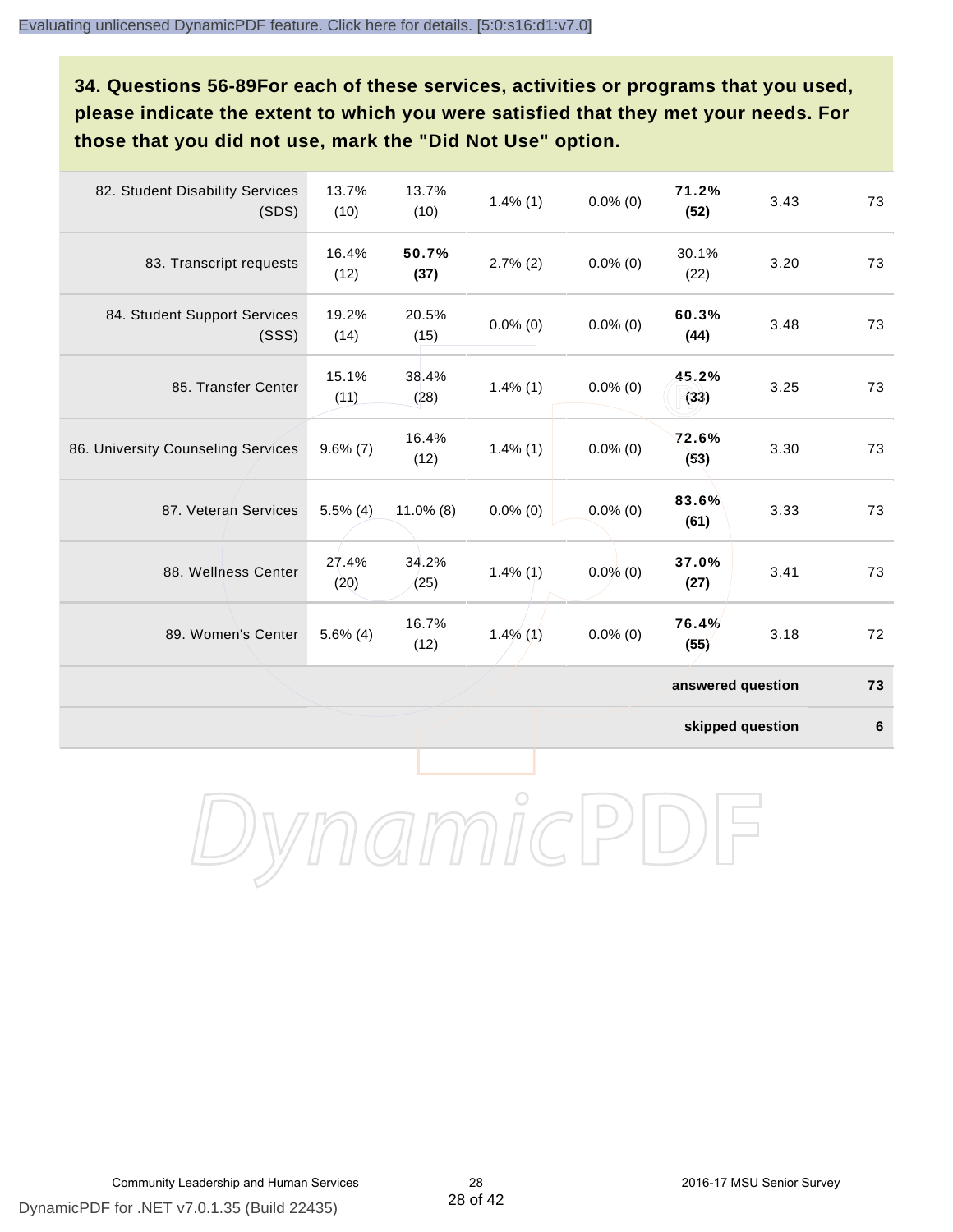#### **35. 90. To what extent did you participate in Residential College activities?**

|                     | Response<br>Percent | Response<br>Count |
|---------------------|---------------------|-------------------|
| Did not participate | 52.1%               | 38                |
| Frequently          | 13.7%               | 10                |
| Occasionally        | 17.8%               | 13                |
| Seldom              | 16.4%               | 12                |
|                     | answered question   | 73                |
|                     | skipped question    | $6\phantom{a}$    |
|                     | ynamicPD            |                   |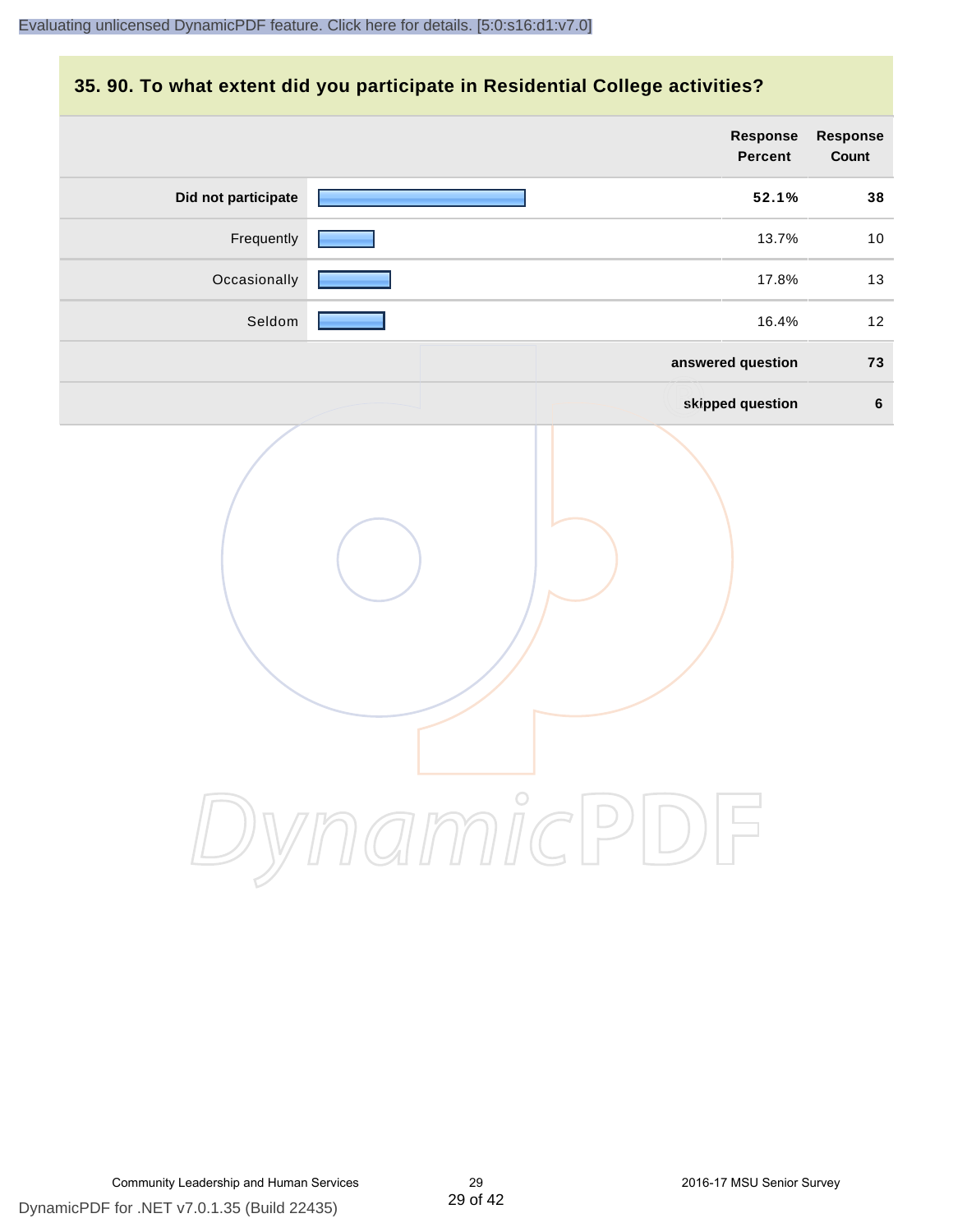#### **35. 90. To what extent did you participate in Residential College activities?**

| answered question |  | 73 |
|-------------------|--|----|
|-------------------|--|----|

#### **36. 91. Which phrase best describes your opinion of Residential Colleges?**

|                                                  |  | Response<br><b>Percent</b> | <b>Response</b><br>Count |
|--------------------------------------------------|--|----------------------------|--------------------------|
| Not familiar with Residential<br><b>Colleges</b> |  | 47.9%                      | 35                       |
| Very positive                                    |  | 17.8%                      | 13                       |
| Positive                                         |  | 30.1%                      | 22                       |
| Negative<br>▅                                    |  | 4.1%                       | $\mathbf{3}$             |
| Very negative                                    |  | 0.0%                       | $\mathbf 0$              |
|                                                  |  | answered question          | 73                       |
|                                                  |  | skipped question           | $\bf 6$                  |

**37. 92. When you graduate how many times will you have studied abroad during your university career?**

|               | Response<br>Percent                            | Response<br>Count |
|---------------|------------------------------------------------|-------------------|
| <b>None</b>   | - 1 - 1 -<br>$\overline{\phantom{a}}$<br>86.3% | 63                |
| One           | 11.0%                                          | 8                 |
| Two           | 2.7%<br>Е                                      | $\overline{2}$    |
| Three or more | 0.0%                                           | $\mathbf 0$       |
|               | answered question                              | 73                |
|               | skipped question                               | $\bf 6$           |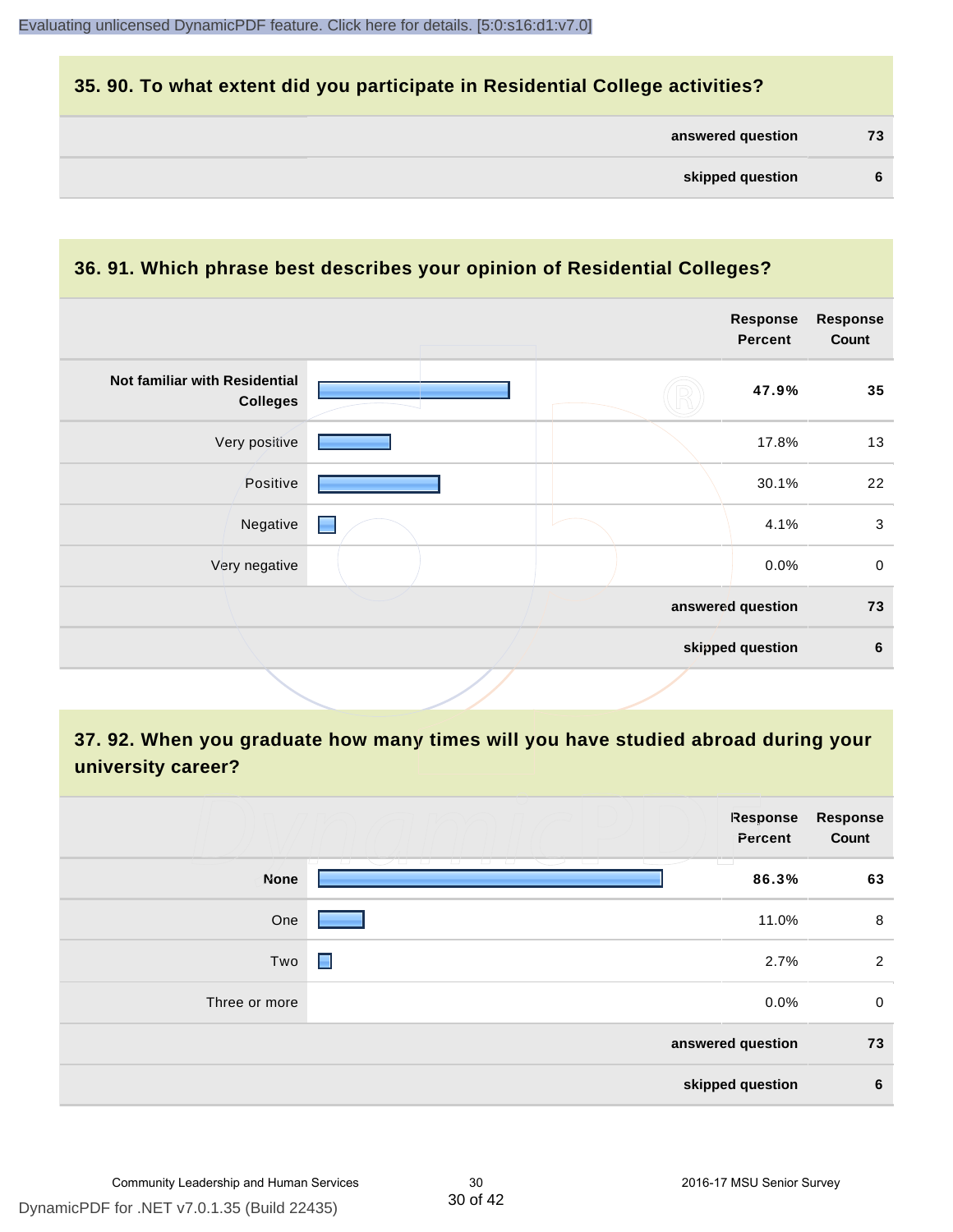**38. Questions 93-102 The University has formulated ten desired "Characteristics of the Murray State University Graduate." Please indicate how effective your MSU experience was in enhancing your abilities in each area.**

|                                                                                                                                                                      | <b>Very</b><br>effective | <b>Effective</b> | <b>Ineffective</b> | <b>Very</b><br>ineffective | Rating<br>Average | Rating<br>Count |
|----------------------------------------------------------------------------------------------------------------------------------------------------------------------|--------------------------|------------------|--------------------|----------------------------|-------------------|-----------------|
| 93. Engage in mature,<br>independent and creative thought<br>and express that thought<br>effectively in oral and written<br>communication;                           | 44.3% (31)               | 54.3% (38)       | $1.4\%$ (1)        | $0.0\%$ (0)                | 3.43              | 70              |
| 94. Understand and apply the<br>critical and scientific<br>methodologies that academic<br>disciplines employ to discover<br>knowledge and ascertain its<br>validity; | 42.9% (30)               | 54.3% (38)       | 2.9%(2)            | $0.0\%$ (0)                | 3.40              | 70              |
| 95. Apply sound standards of<br>information gathering, analysis<br>and evaluation to reach logical<br>decisions;                                                     | 41.4% (29)               | 57.1% (40)       | $1.4\%$ (1)        | $0.0\%$ (0)                | 3.40              | 70              |
| 96. Understand the roles and<br>applications of science and<br>technology in the solution of the<br>problems of a changing world;                                    | 31.4% (22)               | 67.1% (47)       | $1.4\%$ (1)        | $0.0\%$ (0)                | 3.30              | 70              |
| 97. Demonstrate a critical<br>understanding of the world's<br>historical, literary, philosophical<br>and artistic traditions;                                        | 34.3% (24)               | 62.9% (44)       | $2.9\%$ (2)        | $0.0\%$ (0)                | 3.31              | 70              |
| 98. Understand the dynamics of<br>cultural diversity, of competing<br>economic and political systems,<br>and of complex moral and ethical<br>issues;                 | 38.6% (27)               | 60.0% (42)       | $1.4\%$ (1)        | $0.0\%$ (0)                | 3.37              | 70              |
| 99. Understand the nature of and<br>engage in ethical behavior and<br>responsible citizenship;                                                                       | 42.9% (30)               | 57.1% (40)       | $0.0\%$ (0)        | $0.0\%$ (0)                | 3.43              | 70              |
|                                                                                                                                                                      |                          |                  |                    |                            | answered question | 70              |
|                                                                                                                                                                      |                          |                  |                    |                            | skipped question  | 9               |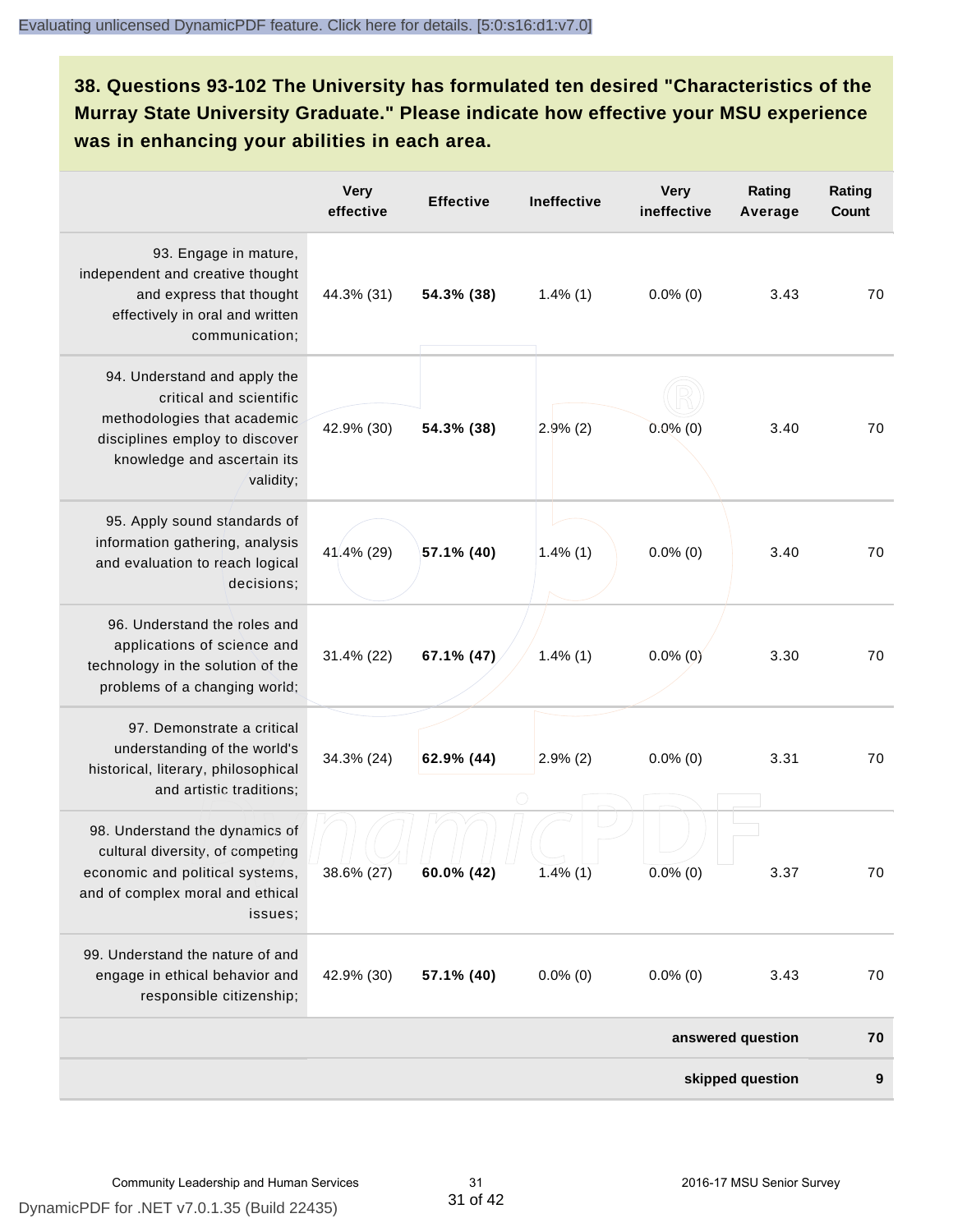**38. Questions 93-102 The University has formulated ten desired "Characteristics of the Murray State University Graduate." Please indicate how effective your MSU experience was in enhancing your abilities in each area.**

| 100. Understand the importance of<br>the behaviors necessary to<br>maintain a healthy lifestyle; | 44.3% (31) | 54.3% (38) | $1.4\%$ (1) | $0.0\%$ (0)       | 3.43             | 70               |
|--------------------------------------------------------------------------------------------------|------------|------------|-------------|-------------------|------------------|------------------|
| 101. Demonstrate mastery of a<br>chosen field of study;                                          | 47.1% (33) | 52.9% (37) | $0.0\%$ (0) | $0.0\%$ (0)       | 3.47             | 70               |
| 102. Value intellectual pursuit and<br>continuous learning in a changing<br>world.               | 45.7% (32) | 52.9% (37) | $1.4\%$ (1) | $0.0\%$ (0)       | 3.44             | 70               |
|                                                                                                  |            |            |             | answered question |                  | 70               |
|                                                                                                  |            |            |             |                   | skipped question | $\boldsymbol{9}$ |
|                                                                                                  |            |            |             |                   |                  |                  |
|                                                                                                  |            |            |             |                   |                  |                  |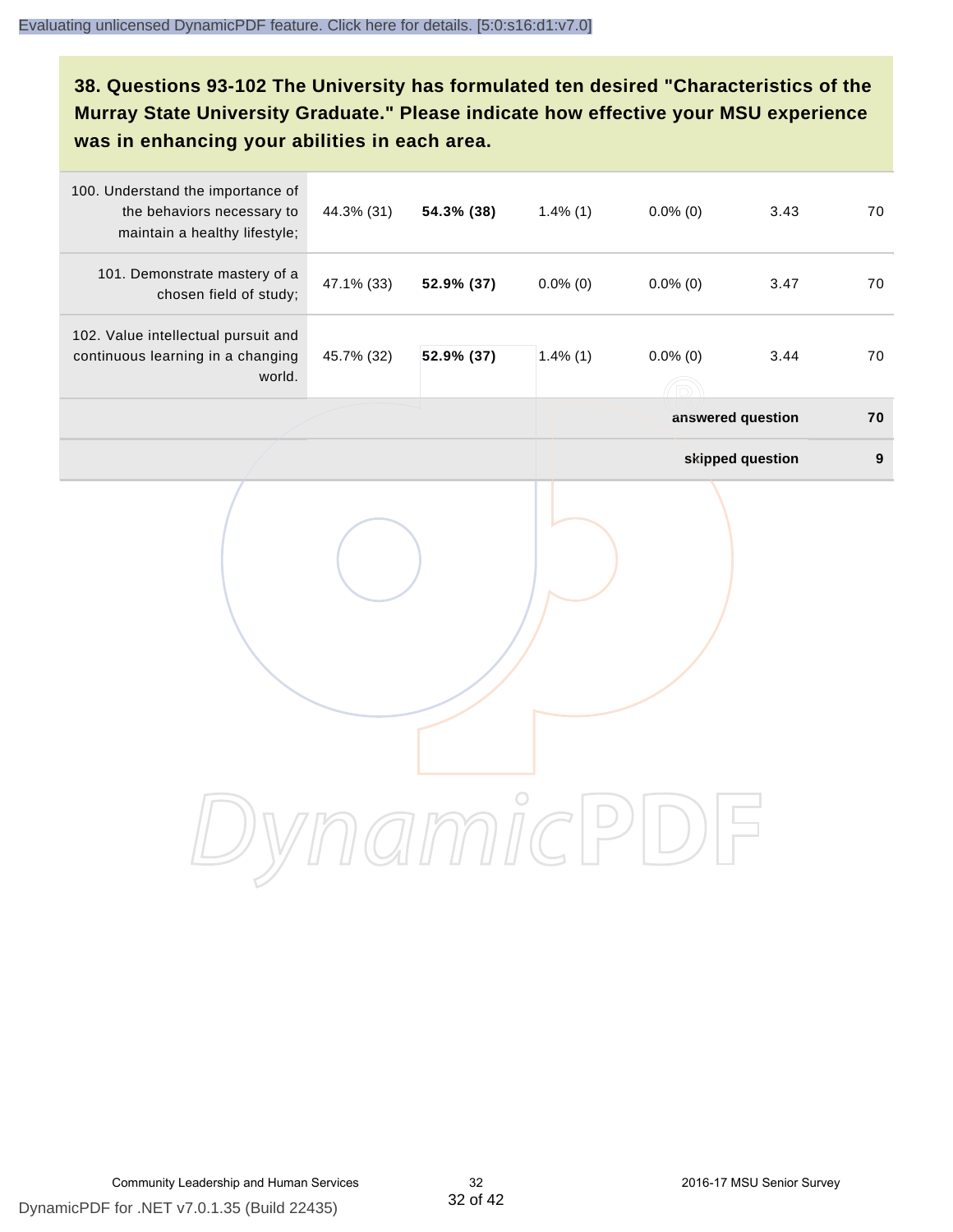#### **39. 103. What do you expect to do after you graduate? Response Response Percent Count** I am unsure of my immediate 6.9% 5 plans. **I will look for a job. 45.8% 33** I will continue working in the ∎ 2.8% 2 position I now have. I will work at a position I recently 11.1% 8 accepted. I will do additional undergraduate  $\blacksquare$ 1.4% 1 work. I will go to graduate school. **27.8%** 20 I will go to law school.  $\Box$  2.8% 2 I will go to medical school.  $\begin{array}{ccc} 0.0\% & 0 \end{array}$ I will go to other professional I 1.4% 1 school. I will not work or attend school. 0.0% 0 **answered question 72 skipped question 7**

DynamicPD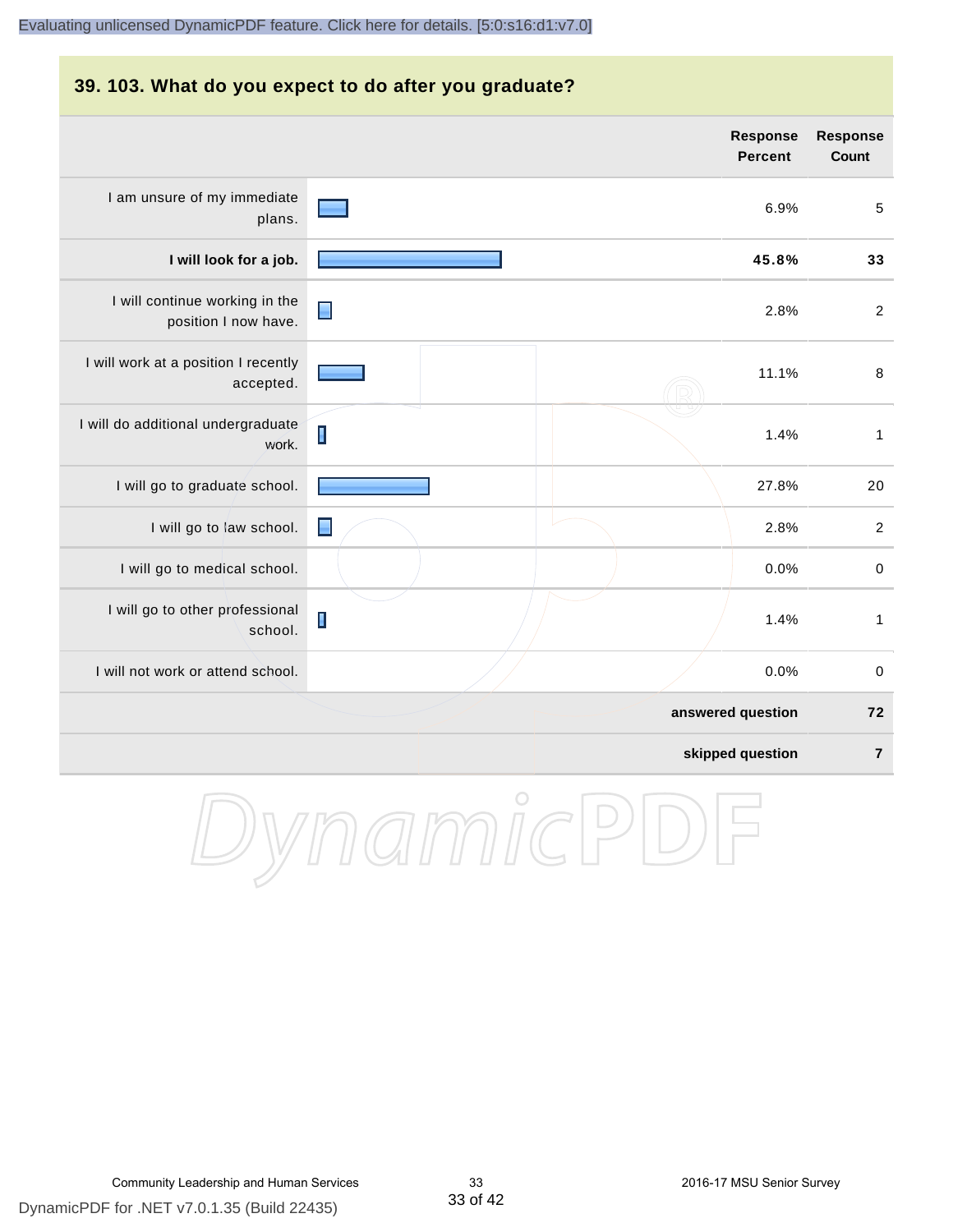# **39. 103. What do you expect to do after you graduate? answered question 72 skipped question 7**

#### **40. 104. If you are already employed, how closely related is your job to your field of study?**

|                     |                |  | <b>Response</b><br>Percent | <b>Response</b><br>Count |
|---------------------|----------------|--|----------------------------|--------------------------|
| Extremely close     |                |  | 19.7%                      | 14                       |
| Somewhat close      |                |  | 9.9%                       | $\boldsymbol{7}$         |
| Somewhat different  |                |  | 7.0%                       | $\,$ 5 $\,$              |
| Extremely different |                |  | 5.6%                       | $\overline{\mathbf{4}}$  |
| I cannot determine  | $\blacksquare$ |  | 1.4%                       | $\mathbf{1}$             |
| Does not apply      |                |  | 56.3%                      | 40                       |
|                     |                |  | answered question          | $71$                     |
|                     |                |  | skipped question           | 8                        |
|                     |                |  |                            |                          |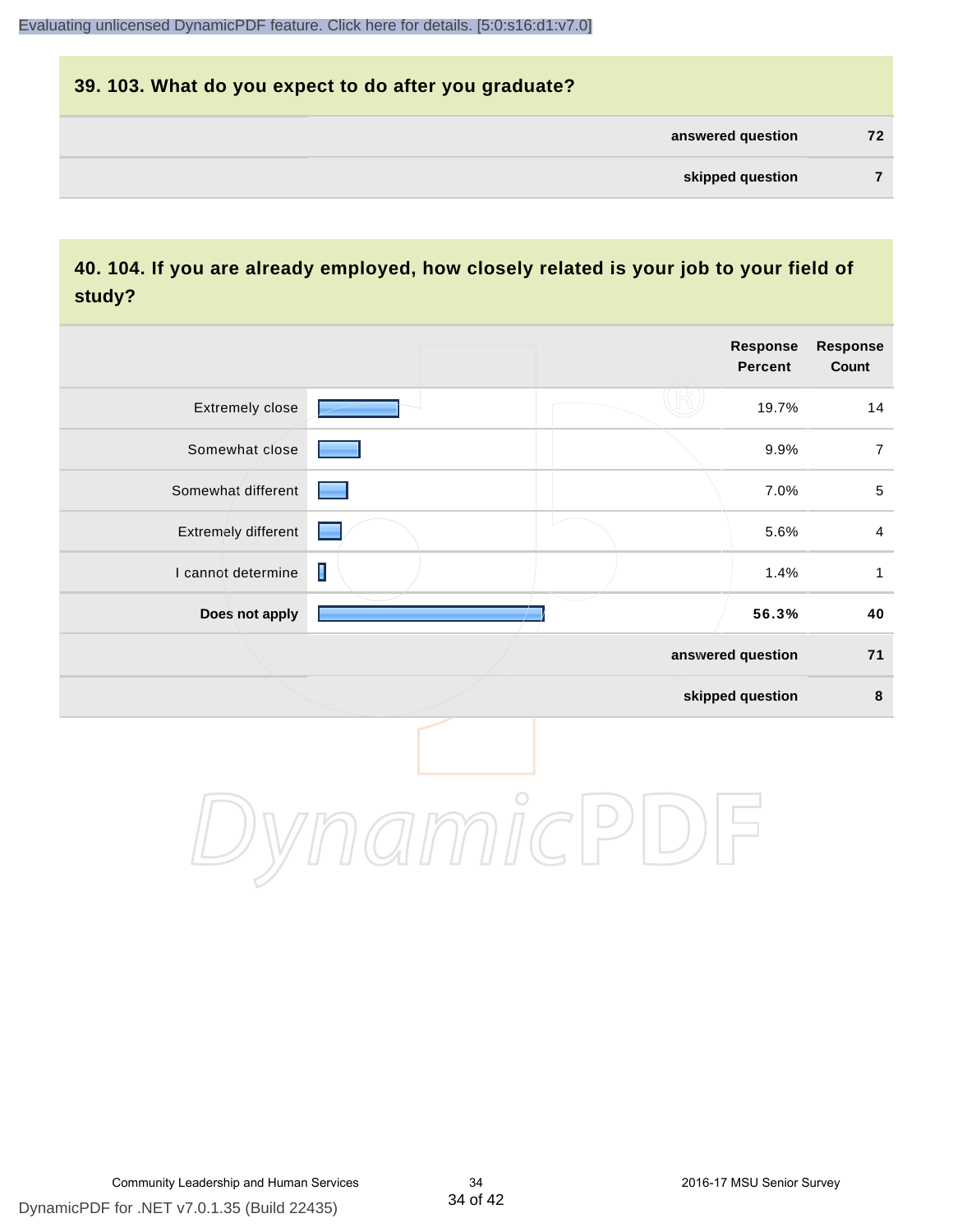# **41. 105. If you intend to work full-time, what do you expect your salary to be?**

|                     |                | <b>Response</b><br>Percent | Response<br>Count |
|---------------------|----------------|----------------------------|-------------------|
| Above \$75,000      | $\blacksquare$ | 1.4%                       | $\mathbf{1}$      |
| $$65,000 - $75,000$ |                | 0.0%                       | $\mathbf 0$       |
| \$55,000 - \$64,999 |                | 5.6%                       | $\overline{4}$    |
| \$45,000 - \$54,999 |                | 11.3%                      | $\,8\,$           |
| \$35,000 - \$44,999 |                | 19.7%                      | $14$              |
| \$25,000 - \$34,999 |                | 39.4%                      | 28                |
| Below \$25,000      | and in         | 4.2%                       | $\mathsf 3$       |
| Does not apply      |                | 18.3%                      | 13                |
|                     |                | answered question          | $71$              |
|                     |                | skipped question           | $\pmb{8}$         |
|                     |                |                            |                   |
|                     | $\bigcirc$     |                            |                   |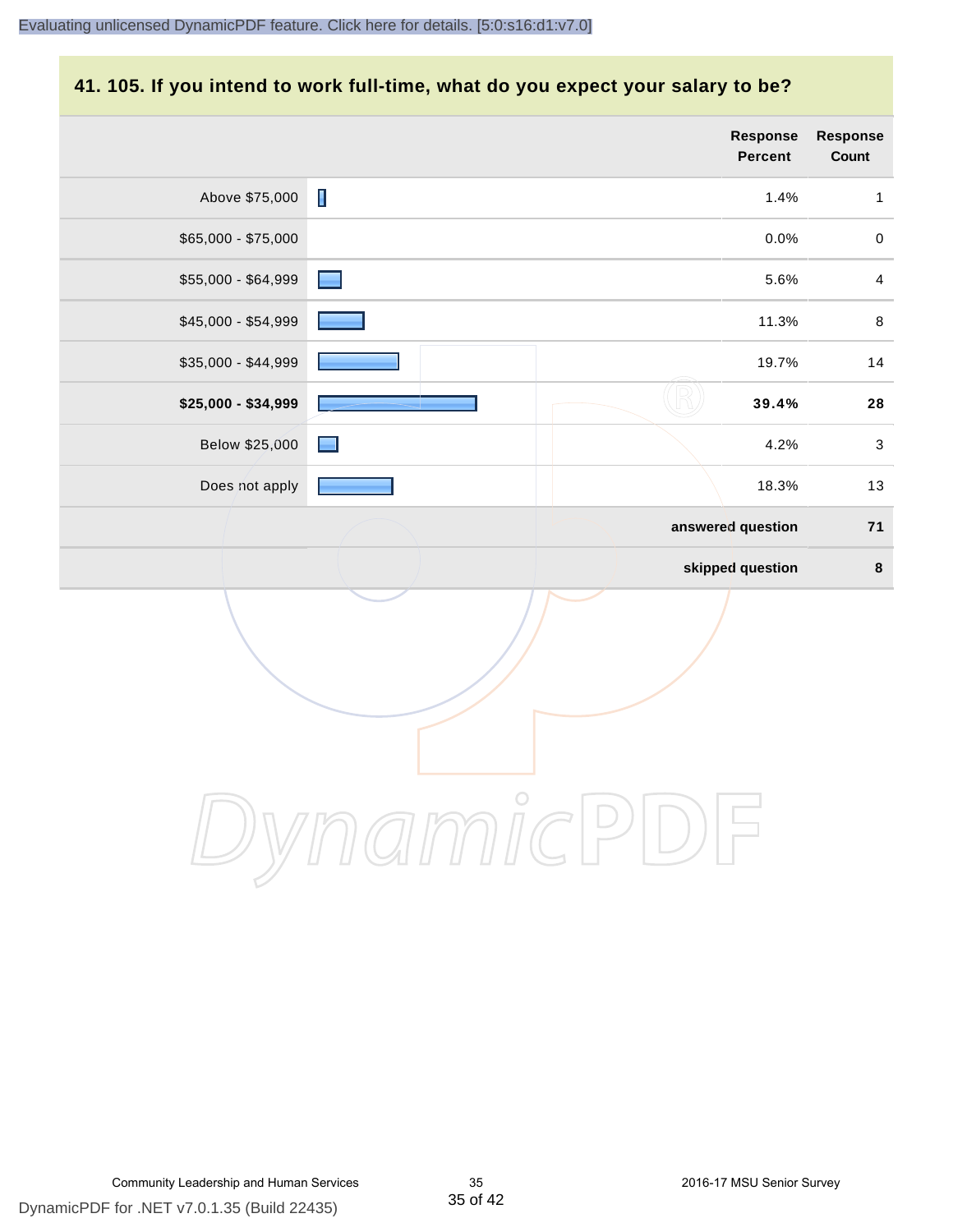#### **41. 105. If you intend to work full-time, what do you expect your salary to be?**

| answered question |  |
|-------------------|--|
|                   |  |

### **42. 106. If you intend to continue your education, please indicate which statement best describes the institution you will attend.**

|                                        |  | Response<br><b>Percent</b> | <b>Response</b><br>Count |
|----------------------------------------|--|----------------------------|--------------------------|
| <b>Murray State University</b>         |  | 11.3%                      | 8                        |
| <b>University/College in Kentucky</b>  |  | 38.0%                      | 27                       |
| University/College outside<br>Kentucky |  | 21.1%                      | 15                       |
| Does not apply                         |  | 29.6%                      | 21                       |
|                                        |  | answered question          | 71                       |
|                                        |  | skipped question           | 8                        |
|                                        |  |                            |                          |

#### **43. 107. "I would recommend Murray State University to a prospective student."**

|                       |                                                                                          | Response<br>Percent | <b>Response</b><br>Count |
|-----------------------|------------------------------------------------------------------------------------------|---------------------|--------------------------|
| <b>Strongly agree</b> |                                                                                          | 66.2%               | 47                       |
| Agree                 | $\overline{\phantom{0}}$<br>$\overline{a}$<br>$\overline{\phantom{a}}$<br><b>College</b> | 31.0%               | 22                       |
| Disagree              | $\blacksquare$                                                                           | 2.8%                | $\overline{2}$           |
| Strongly disagree     |                                                                                          | 0.0%                | $\mathbf 0$              |
|                       |                                                                                          | answered question   | 71                       |
|                       |                                                                                          | skipped question    | 8                        |
|                       |                                                                                          |                     |                          |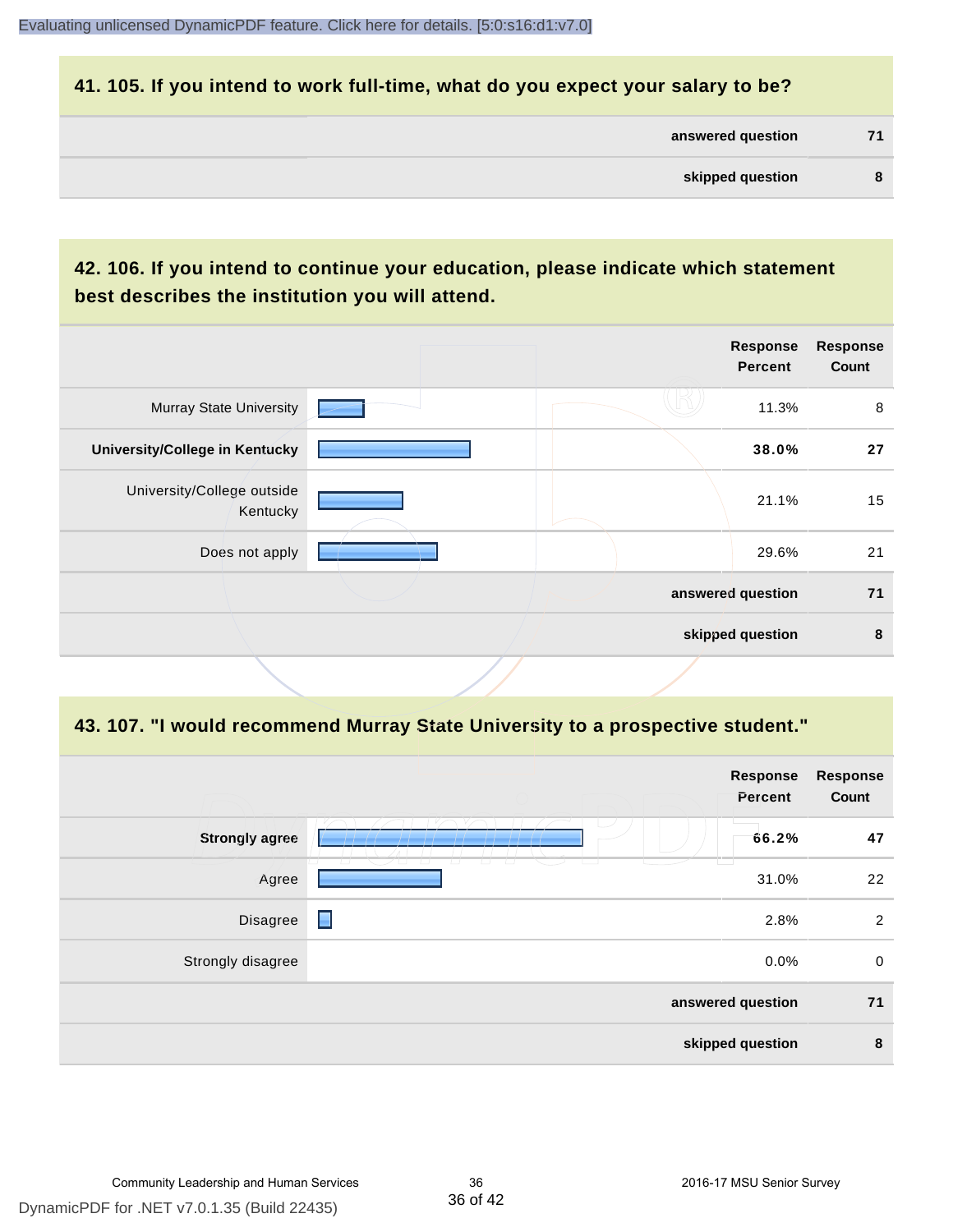| 44. Feedback:     |                   |
|-------------------|-------------------|
|                   | Response<br>Count |
|                   | 13                |
| answered question | 13                |
| skipped question  | 66                |

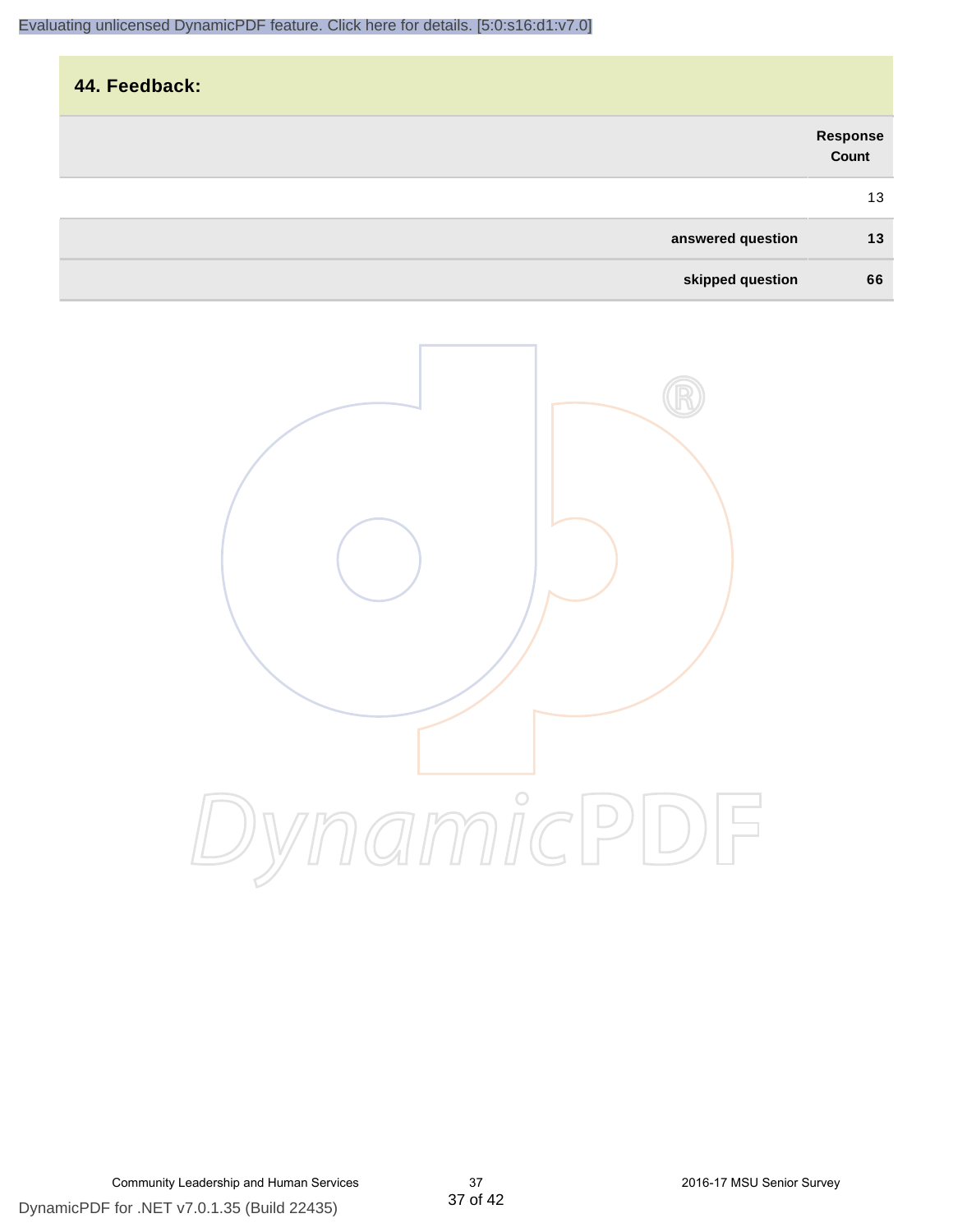|                                                 |                  | Response<br><b>Percent</b> | <b>Response</b><br><b>Count</b> |
|-------------------------------------------------|------------------|----------------------------|---------------------------------|
| Accounting                                      |                  | 0.0%                       | $\mathbf 0$                     |
| Advertising                                     |                  | 0.0%                       | $\,0\,$                         |
| <b>Business Administration</b><br>(associate's) |                  | 0.0%                       | $\pmb{0}$                       |
| <b>Business Administration</b><br>(bachelor's)  |                  | 0.0%                       | $\mathbf 0$                     |
| <b>Business GIS (certificate)</b>               |                  | 0.0%                       | $\pmb{0}$                       |
| <b>Computer Information Systems</b>             |                  | 0.0%                       | $\pmb{0}$                       |
| <b>Computer Science</b>                         |                  | 0.0%                       | $\mathbf 0$                     |
| Economics                                       |                  | 0.0%                       | $\mathbf 0$                     |
| Finance                                         |                  | 0.0%                       | $\pmb{0}$                       |
| <b>Graphic Communications Media</b>             |                  | 0.0%                       | $\,0\,$                         |
| <b>International Business</b>                   |                  | 0.0%                       | $\pmb{0}$                       |
| Journalism                                      |                  | 0.0%                       | $\mathbf 0$                     |
| Management                                      |                  | 0.0%                       | $\pmb{0}$                       |
| Marketing                                       |                  | 0.0%                       | $\pmb{0}$                       |
| Organizational Communication                    |                  | 0.0%                       | 0                               |
| <b>Public Relations</b>                         |                  | 0.0%                       | $\mathbf 0$                     |
| <b>Television Production</b>                    |                  | 0.0%                       | $\mathbf 0$                     |
| <b>Telecommunications Systems</b><br>Mgmt       |                  | 0.0%                       | $\mathbf 0$                     |
|                                                 |                  | answered question          | $\pmb{0}$                       |
|                                                 | skipped question |                            | 79                              |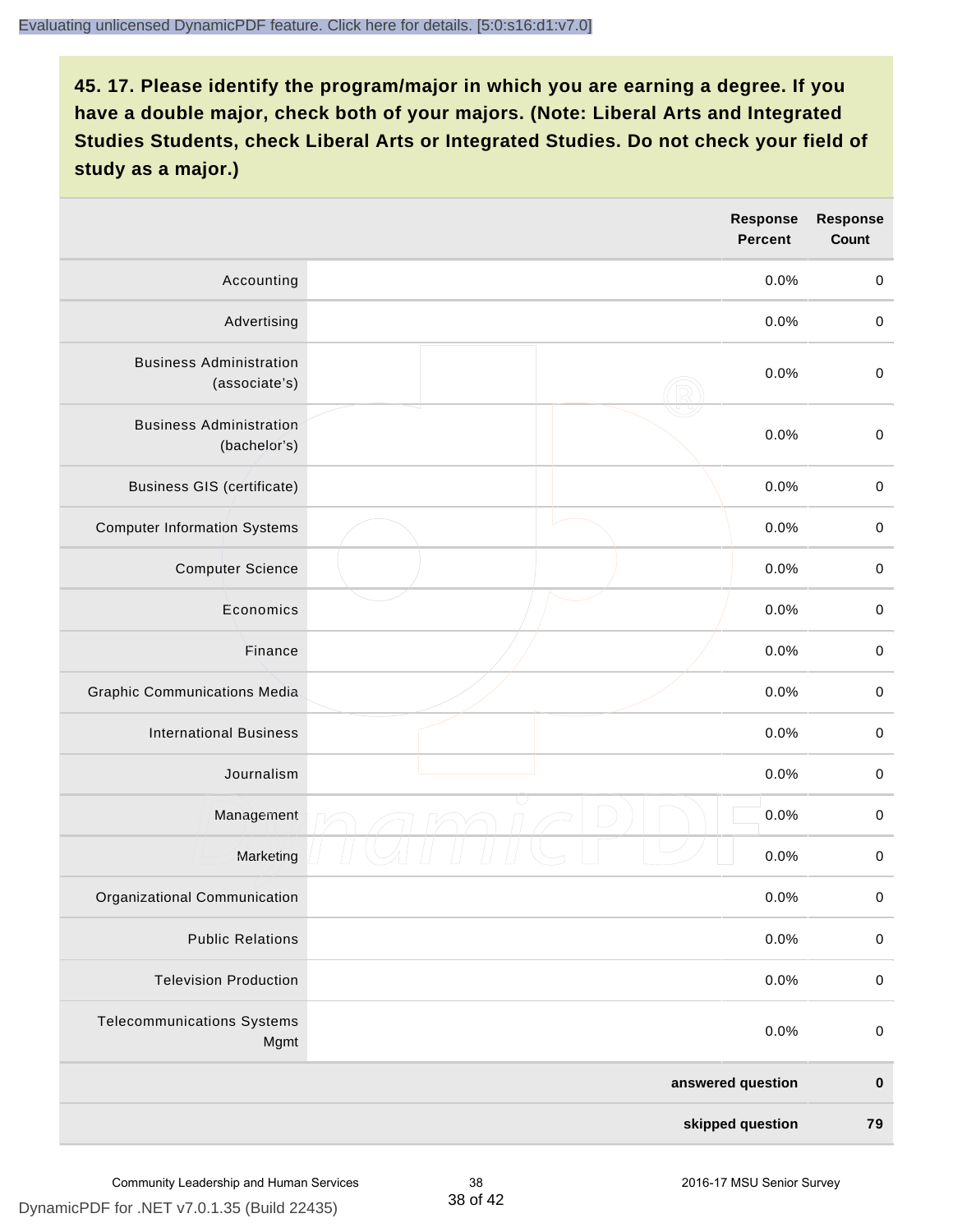| <b>Career &amp; Technical Education</b><br>(associate's) |  | 0.0%              | $\pmb{0}$   |
|----------------------------------------------------------|--|-------------------|-------------|
| <b>Career &amp; Technical Education</b><br>(bachelor's)  |  | 0.0%              | $\pmb{0}$   |
| <b>Criminal Justice</b>                                  |  | 0.0%              | $\,0\,$     |
| <b>Elementary School Education</b>                       |  | 0.0%              | $\mathbf 0$ |
| Health & Physical Education                              |  | 0.0%              | $\pmb{0}$   |
| Interdisciplinary Early Childhood<br>Education           |  | 0.0%              | $\pmb{0}$   |
| Learning & Behavior Disorders                            |  | 0.0%              | $\,0\,$     |
| Middle School Education                                  |  | 0.0%              | $\mathbf 0$ |
| <b>Recreation &amp; Leisure Services</b>                 |  | 0.0%              | $\mathbf 0$ |
| Social Work                                              |  | 0.0%              | $\pmb{0}$   |
| Youth & Nonprofit Leadership                             |  | 0.0%              | $\,0\,$     |
| Art                                                      |  | 0.0%              | $\,0\,$     |
| Creative Writing (BFA)                                   |  | 0.0%              | $\mathbf 0$ |
| English                                                  |  | 0.0%              | $\mathbf 0$ |
| English Education (TESOL)                                |  | 0.0%              | 0           |
| Philosophy                                               |  | 0.0%              | 0           |
| <b>International Affairs</b>                             |  | 0.0%              | $\mathbf 0$ |
| <b>Political Science</b>                                 |  | 0.0%              | $\mathbf 0$ |
| <b>Public Administration</b>                             |  | 0.0%              | $\mathbf 0$ |
|                                                          |  | answered question | $\pmb{0}$   |
| skipped question                                         |  |                   | 79          |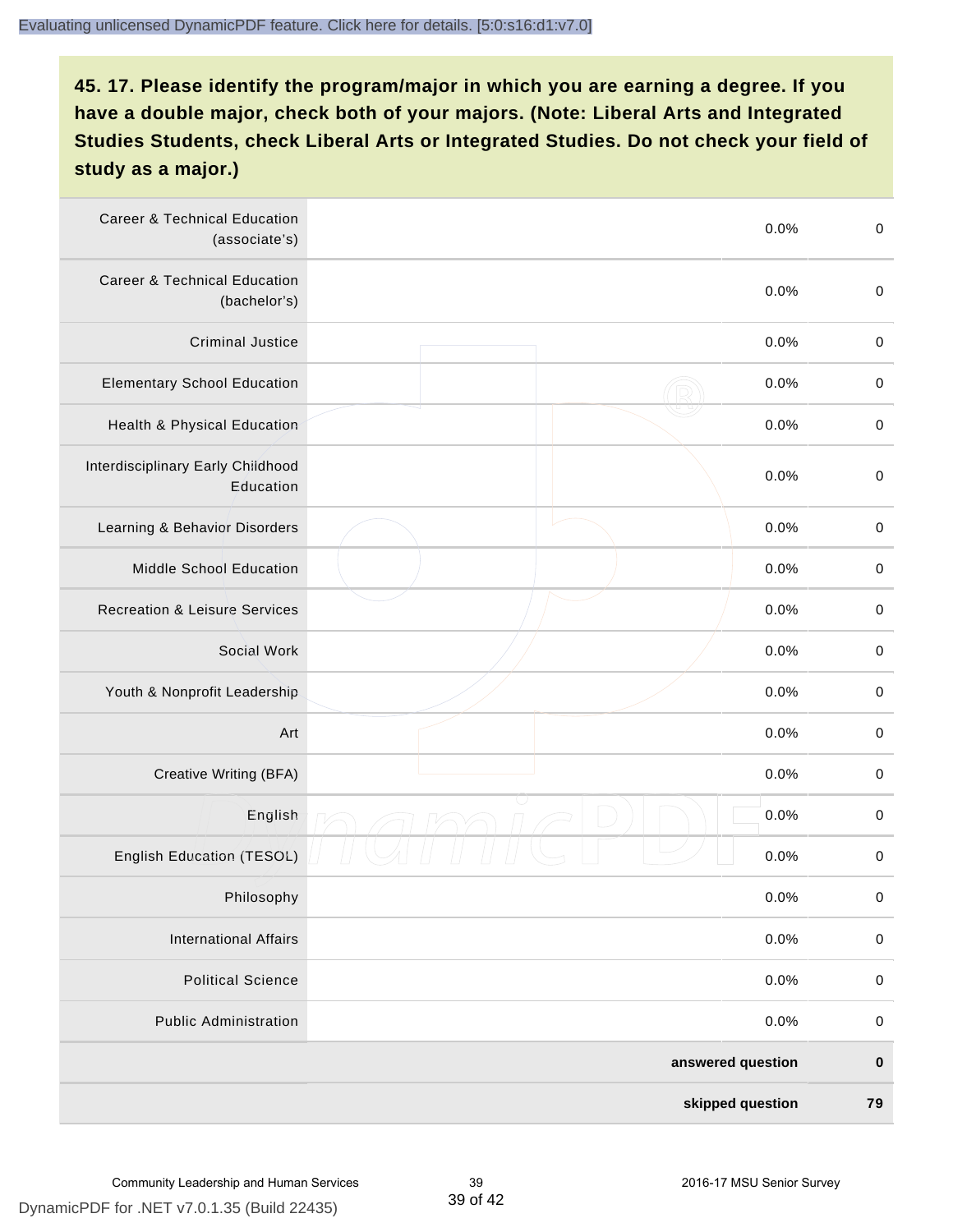| Sociology                                            |                   | 0.0%    | $\mathbf 0$ |
|------------------------------------------------------|-------------------|---------|-------------|
| History                                              |                   | $0.0\%$ | $\mathbf 0$ |
| <b>Liberal Arts</b>                                  |                   | 0.0%    | $\mathbf 0$ |
| French                                               |                   | 0.0%    | $\pmb{0}$   |
| German                                               |                   | 0.0%    | $\mathbf 0$ |
| Japanese                                             |                   | 0.0%    | $\mathbf 0$ |
| Spanish                                              |                   | 0.0%    | $\mathbf 0$ |
| Music                                                |                   | 0.0%    | $\mathbf 0$ |
| <b>Music Business</b>                                |                   | 0.0%    | $\pmb{0}$   |
| Psychology                                           |                   | 0.0%    | $\mathbf 0$ |
| Theatre                                              |                   | 0.0%    | $\mathbf 0$ |
| Biology                                              |                   | 0.0%    | $\mathbf 0$ |
| Wildlife & Conservation Biology                      |                   | 0.0%    | $\mathbf 0$ |
| Chemistry                                            |                   | 0.0%    | $\pmb{0}$   |
| <b>Applied Physics</b>                               | $\bigcirc$        | 0.0%    | $\mathbf 0$ |
| <b>Engineering Physics</b>                           |                   | 0.0%    | $\mathbf 0$ |
| Physics                                              |                   | 0.0%    | $\mathbf 0$ |
| Geosciences                                          |                   | 0.0%    | $\mathbf 0$ |
| <b>Civil Engineering Technology</b><br>(associate's) |                   | 0.0%    | $\pmb{0}$   |
| Civil Engineering Technology<br>(bachelor's)         |                   | 0.0%    | $\pmb{0}$   |
|                                                      | answered question |         | $\pmb{0}$   |
| skipped question                                     |                   |         | 79          |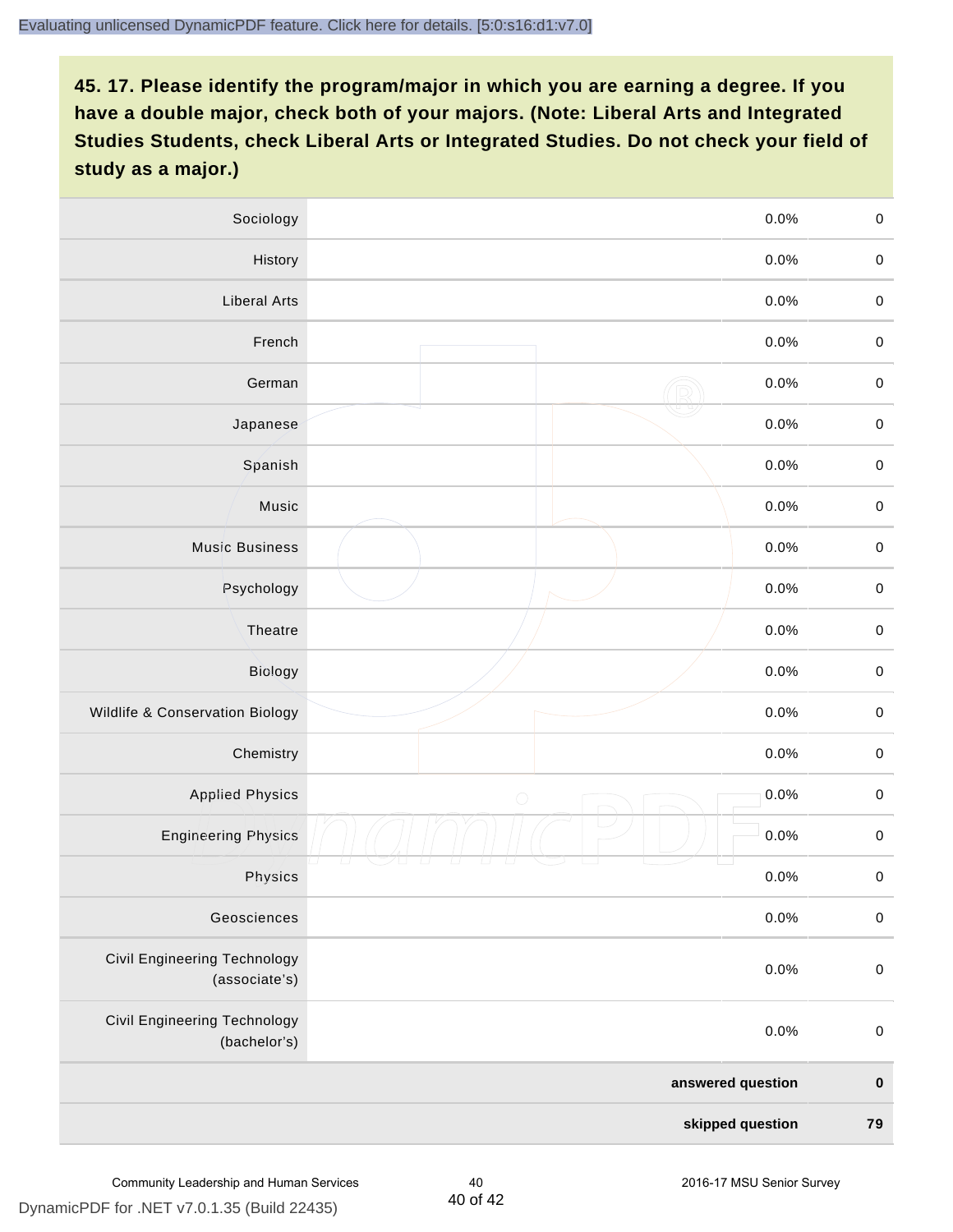| <b>Electromechanical Engineering</b><br>Technology |  | 0.0%              | $\mathbf 0$ |
|----------------------------------------------------|--|-------------------|-------------|
| <b>Engineering Graphics &amp; Design</b>           |  | 0.0%              | $\mathbf 0$ |
| <b>Interior Design</b>                             |  | 0.0%              | $\pmb{0}$   |
| Manufacturing Technology                           |  | 0.0%              | $\pmb{0}$   |
| Occupational Safety and Health                     |  | 0.0%              | $\pmb{0}$   |
| <b>Industrial Technology</b><br>(associate's)      |  | 0.0%              | $\pmb{0}$   |
| <b>Mathematics</b>                                 |  | 0.0%              | $\pmb{0}$   |
| <b>Telecommunications Systems</b><br>Mgmt          |  | 0.0%              | $\pmb{0}$   |
| Agricultural Science & Technology<br>(associate's) |  | 0.0%              | $\mathbf 0$ |
| Agricultural Science (bachelor's)                  |  | 0.0%              | $\mathbf 0$ |
| Animal Technology/Animal-Equine                    |  | 0.0%              | $\pmb{0}$   |
| Animal Technology/Vet Tech,<br>Pre-Vet             |  | 0.0%              | $\pmb{0}$   |
| Athletic Training                                  |  | 0.0%              | $\pmb{0}$   |
| <b>Communication Disorders</b>                     |  | 0.0%              | $\pmb{0}$   |
| <b>Exercise Science</b>                            |  | 0.0%              | $\pmb{0}$   |
| Nursing                                            |  | 0.0%              | $\mathbf 0$ |
| Nursing/RN to BSN                                  |  | 0.0%              | $\pmb{0}$   |
| Nutrition, Dietetics, & Food Mgmt                  |  | 0.0%              | $\,0\,$     |
|                                                    |  | answered question | $\pmb{0}$   |
| skipped question                                   |  |                   | 79          |